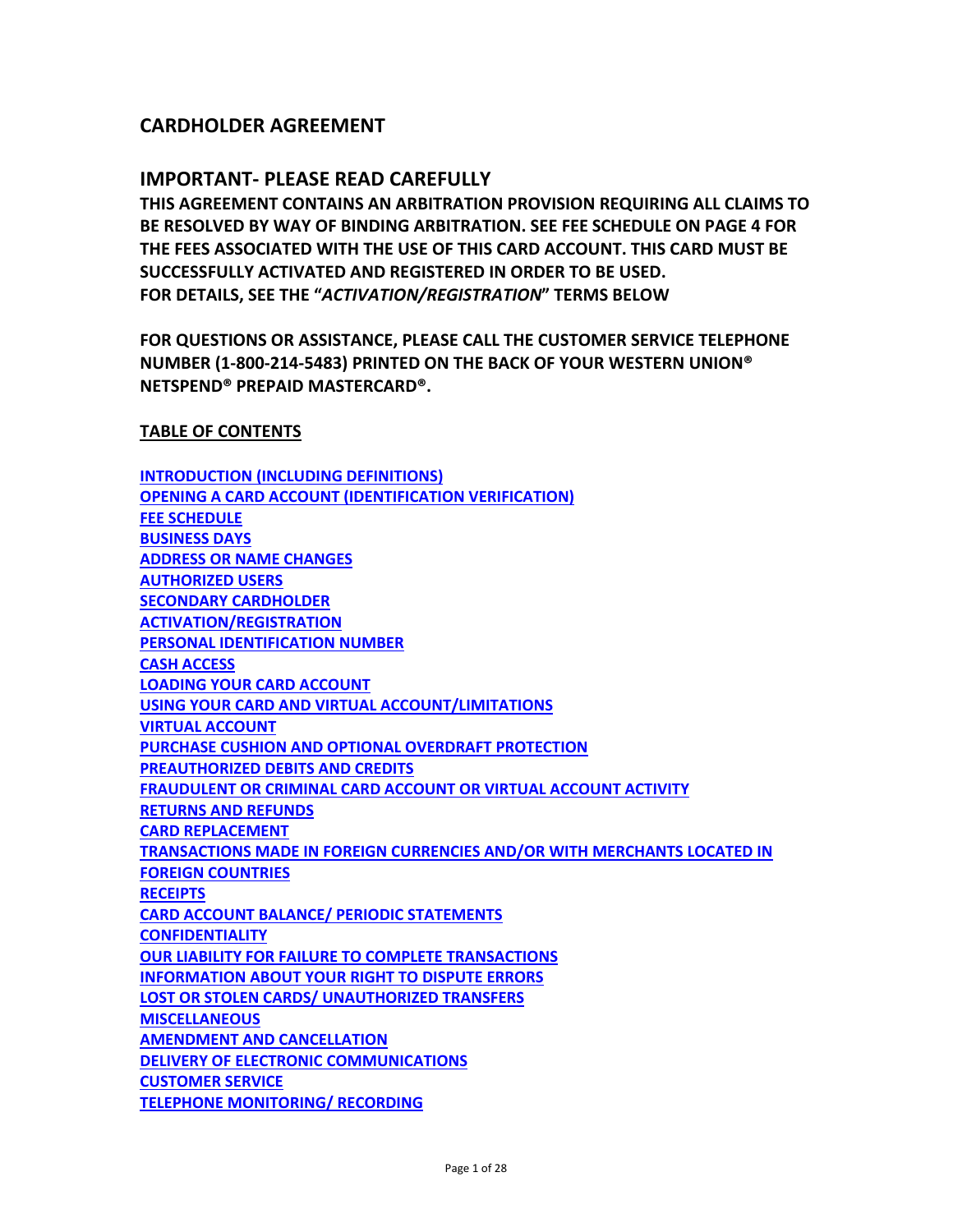**NO WARRANTY [REGARDING](#page-24-0) GOODS AND SERVICES [ARBITRATION](#page-24-0)**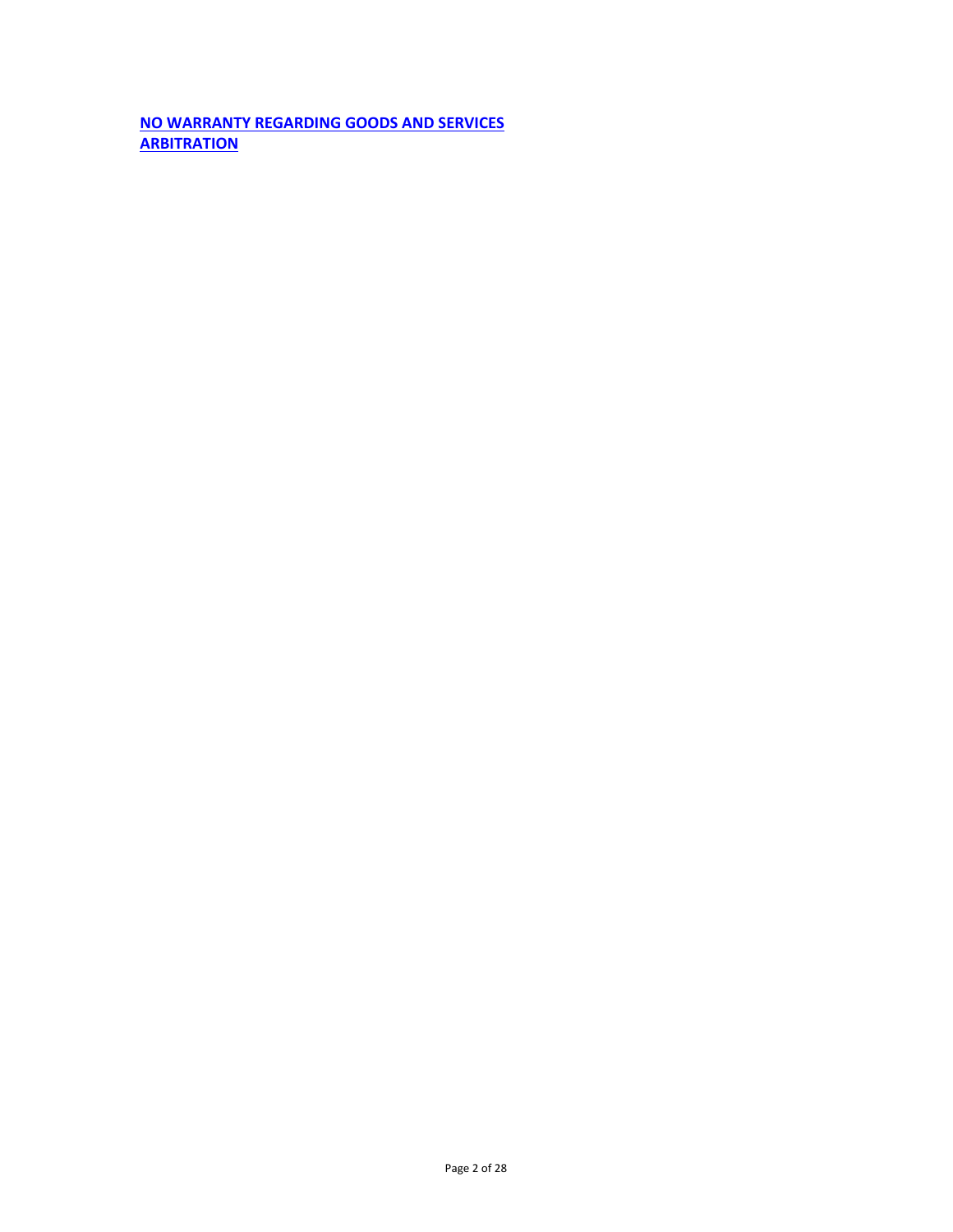# <span id="page-2-0"></span>**INTRODUCTION Terms and Conditions/Definitions for the Western Union NetSpend Prepaid MasterCard Program (the "Program")**

This document constitutes the agreement ("**Agreement**") outlining the terms and conditions under which the Western Union NetSpend Prepaid MasterCard, and the Western Union NetSpend MasterCard Virtual Account have been issued by MetaBank®. "**Card Account**" means the records we maintain to account for the transactions made with your Card or Virtual Account. "**Account Number**" means the 14‐digit number used to identify your Card Account. "**Card**" means the Western Union NetSpend Prepaid MasterCard issued to you by MetaBank and includes Cards held by Primary Cardholders and Secondary Cardholders. "**Card Number**" is the 16‐digit number embossed on your Card. "**Virtual Account**" (as further described in the section labeled "*Virtual Account*") means a temporary access device issued to you by MetaBank that you may elect to obtain to access your Card Account for telephone or online transactions, without needing to present your Card. **"Issuer," "we," "us," and "our"** means MetaBank, Member FDIC, and our successors, affiliates, or assignees. "**NetSpend**" refers to NetSpend Corporation, the servicer for the Western Union NetSpend Prepaid MasterCard program and Western Union NetSpend MasterCard Virtual Account program, and its successors, affiliates, or assignees. Any request for a Card or Virtual Account will be processed by NetSpend, acting on behalf of the Issuer, at its offices located in Austin, Texas. NetSpend is an Independent Sales Organization pursuant to an agreement with the Issuer. "**Western Union**" means Western Union Financial Services, Inc. and its successors, affiliates, or assignees. "**You**" and "**your**" mean the person(s) who have received the Card and are authorized to use the Card as provided for in this Agreement. "**Cardholder**" and "**Primary Cardholder,**" refer to the person who submits an initial request for the Card. "**Secondary Cardholder**" refers to the person(s) who have received the Card at the request of the Primary Cardholder and are authorized to use the Card as provided for in the section labeled "*Secondary Cardholder*". In order to become a Primary Cardholder or a Secondary Cardholder, you must be an individual who can lawfully enter into and form contracts under applicable law in the state in which you reside. Unless it would be inconsistent to do so, words and phrases used in this Agreement should be construed so that the singular includes the plural and the plural includes the singular.

You acknowledge and agree that the value available in your Card Account is limited to the funds that you have loaded into your Card Account or have been loaded into your Card Account on your behalf. By accepting and using your Card, Card Account, or Virtual Account, you agree to be bound by the terms and conditions contained in this Agreement. You and any Secondary Cardholder(s) agree to sign the back of each respective Card(s) immediately upon receipt.

The expiration date of your Card is identified on the front of the Card. The expiration date of any Virtual Account you have requested is described below in the section labeled "Virtual Account." The Card is a prepaid card. The Card is not a gift card, nor is it intended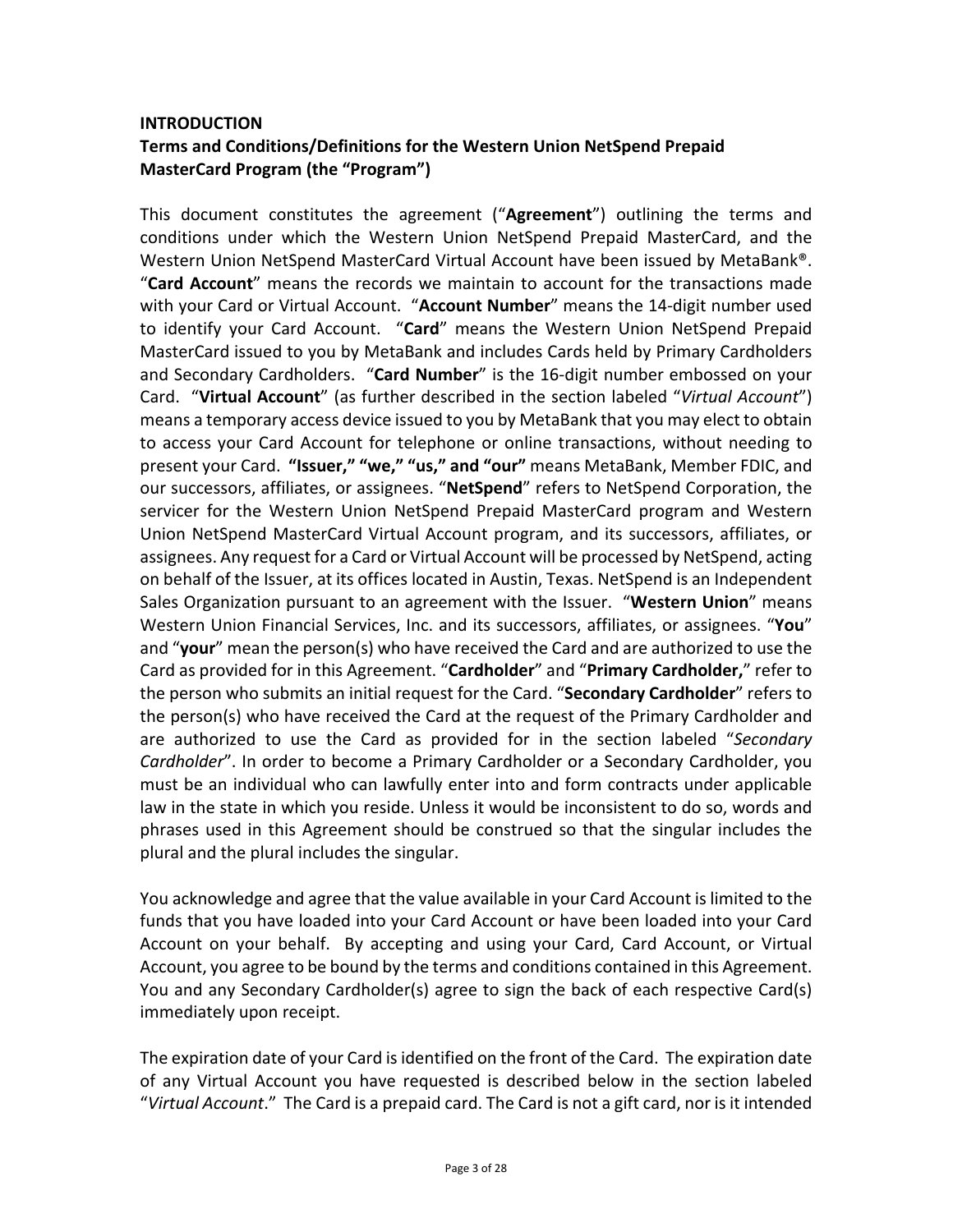<span id="page-3-0"></span>to be used for gifting purposes. The Card is not a credit card. The Card is not for resale. You are the direct beneficiary of the funds loaded to your Card Account. The funds in your Card Account will be FDIC insured upon receipt by the Issuer, provided your Card is registered with us (for more information, see section labeled "*Activation/Registration*"). You will not receive any interest on your fundsin your Card Account. The Card will remain the property of the Issuer and must be surrendered upon demand. The Card and Virtual Account are nontransferable and may be canceled, repossessed, or revoked at any time without prior notice subject to applicable law. The Card and Virtual Account are not designed for business use, and we may close your Card Account if we determine that it is being used for business purposes. We may refuse to process any transaction that we believe may violate the terms of this Agreement or applicable law.

Your Card Account does not constitute a checking orsavings account and is not connected in any way to any other account, except as described in the section labeled "*Virtual Account*" or as may otherwise be indicated in any other account agreements you have entered into with us.

Write down your Card Number and the Customer Service phone number provided in this Agreement on a separate piece of paper in case your Card is lost, stolen, or destroyed. Keep the paper in a safe place. Please read this Agreement carefully and keep it for future reference.

# **OPENING A CARD ACCOUNT (IDENTIFICATION VERIFICATION)**

**Important information for opening a Card Account:** To help the federal government fight the funding of terrorism and money laundering activities, the USA PATRIOT Act requires all financial institutions and their third parties to obtain, verify, and record information that identifies each person who opens a Card Account. What this means for you: When you open a Card Account, we will ask for your name, address, date of birth, and other information that will allow us to identify you. We may also ask to see your driver's license or other identifying documents. The same identification verification requirements apply to each Secondary Cardholder, if any are designated by you.

# **FEE SCHEDULE**

**All fee amounts will be withdrawn from your Card Account, except where prohibited by law. NOTE: Fees assessed to your Card Account balance may bring your Card Account balance negative. Any time your Card Account balance is less than the fee amount being assessed on your Card Account or your Card Account balance is already negative, the assessment of the fee will result in a negative balance on your Card Account or increase the negative balance on your Card Account, as applicable. If that occurs, any subsequent deposits or loads into your Card Account will first be applied to the negative balance.**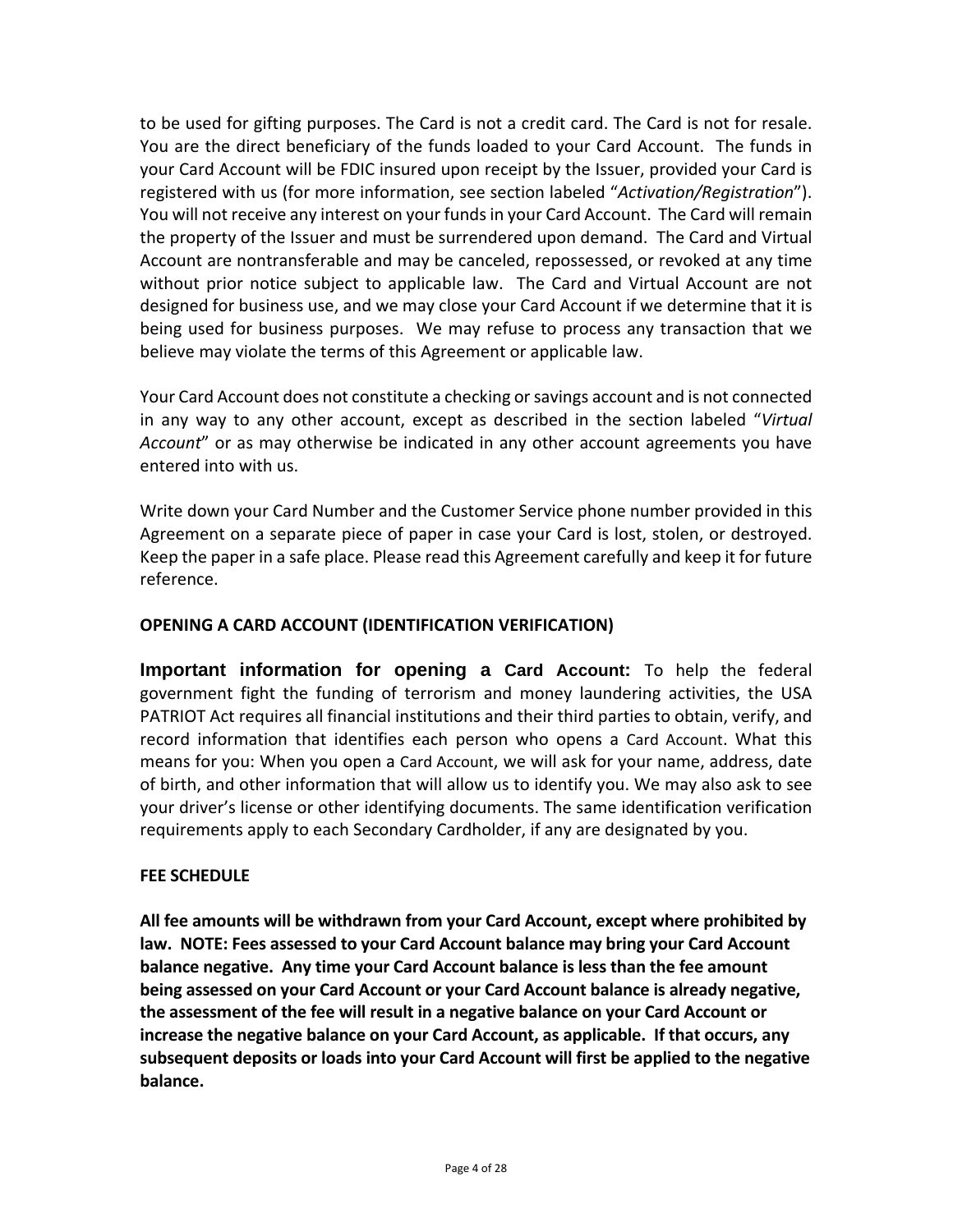# **Cost to Open Account:** No Fee

**Card Purchase Fee:** No Fee for initial Card request online or via telephone. For Cards purchased in a retail location, fee will be determined by operator of retail location, not to exceed \$9.95. Secondary Cards and Replacement Cards are available for fees as identified below.

**Refund Policy:** The Card Purchase Fee is not refundable. Please call Customer Service with questions about our refund policy.

| <b>Three</b><br><b>Purchase Fee Plan Options:</b> | Pay-As-You-Go <sup>sM</sup><br>Plan*                                                                                                                                                   | <b>Monthly</b><br>FeeAdvantage™<br>Plan                          | <b>Premier</b><br>FeeAdvantage<br>Plan**                             |
|---------------------------------------------------|----------------------------------------------------------------------------------------------------------------------------------------------------------------------------------------|------------------------------------------------------------------|----------------------------------------------------------------------|
| Plan Fee                                          | No Fee                                                                                                                                                                                 | \$9.95 per month                                                 | \$5.00 per month                                                     |
| Signature Purchase Transaction Fee***             | \$1.00 each                                                                                                                                                                            | Included in Plan                                                 | Included in Plan                                                     |
| <b>PIN Purchase Transaction Fee***</b>            | \$2.00 each                                                                                                                                                                            | Included in Plan                                                 | Included in Plan                                                     |
| Foreign Transaction Surcharge ****                | 3.5% of the U.S. Dollar<br>amount of the<br>purchase transaction,<br>charged in addition to<br>the Signature<br><b>Purchase Transaction</b><br>Fee or PIN Purchase<br>Transaction Fee. | 3.5% of the U.S.<br>Dollar amount of the<br>purchase transaction | $ 3.5\%$ of the U.S.<br>Dollar amount of the<br>purchase transaction |

\* The Pay‐As‐You‐Go Plan is automatically effective on your Card Account when you first obtain the Card. If you wish to change to another Purchase Fee Plan, just call 1‐800‐214‐5483 or visit www.wunetspendprepaid.com.

\*\* Cardholder must receive qualifying direct deposits of paychecks and/or government benefits totaling at least \$500 within one (1) calendar month to qualify for this optional Premier FeeAdvantage Plan. Upon qualifying, an eligible Cardholder who is on the Pay‐As‐You‐Go Plan may call 1‐800‐214‐5483 or visit www.wunetspendprepaid.com to change to the Premier FeeAdvantage Plan; a Cardholder already enrolled in the \$9.95 Monthly FeeAdvantage Plan will be automatically changed to the Premier FeeAdvantage Plan. \*\*\* During checkout, select "CREDIT" on the keypad to make a Signature Purchase, or select "DEBIT" and enter your PIN to make a PIN Purchase.

\*\*\*\* The exchange rate between the transaction currency and the billing currency used for processing international transactions is a rate selected by MasterCard, see section labeled "Transactions Made in Foreign Currencies and/or with Merchants Located in Foreign Countries."

| Withdraw Cash (See our tip on how to<br>avoid ATM fees below)                                                             | Pay-As-You-Go Plan                                                                                                                                                                               | Monthly<br><b>FeeAdvantage Plan</b> | lPremier<br><b>FeeAdvantage Plan</b> |
|---------------------------------------------------------------------------------------------------------------------------|--------------------------------------------------------------------------------------------------------------------------------------------------------------------------------------------------|-------------------------------------|--------------------------------------|
| Over the Counter Cash Withdrawal Fee<br>lat a financial institution (OTC<br>Withdrawal Fee)                               | \$2.50 per withdrawal, plus the Foreign Transaction Surcharge, if<br>applicable. A fee may also be assessed by a financial institution that<br>is not a MasterCard member financial institution. |                                     |                                      |
| Over the Counter Cash Withdrawal Fee<br>at a NetSpend Reload Network location<br>(OTC Withdrawal Fee - Reload<br>Network) | Fee may be assessed by reload location and may vary from location<br>to location. Service not available in all reload locations. This is a<br>third party fee, not assessed by Bank.             |                                     |                                      |
| ATM Cash Withdrawal Fee - Domestic                                                                                        | \$2.50 per withdrawal, plus third party ATM operator fees, if any.                                                                                                                               |                                     |                                      |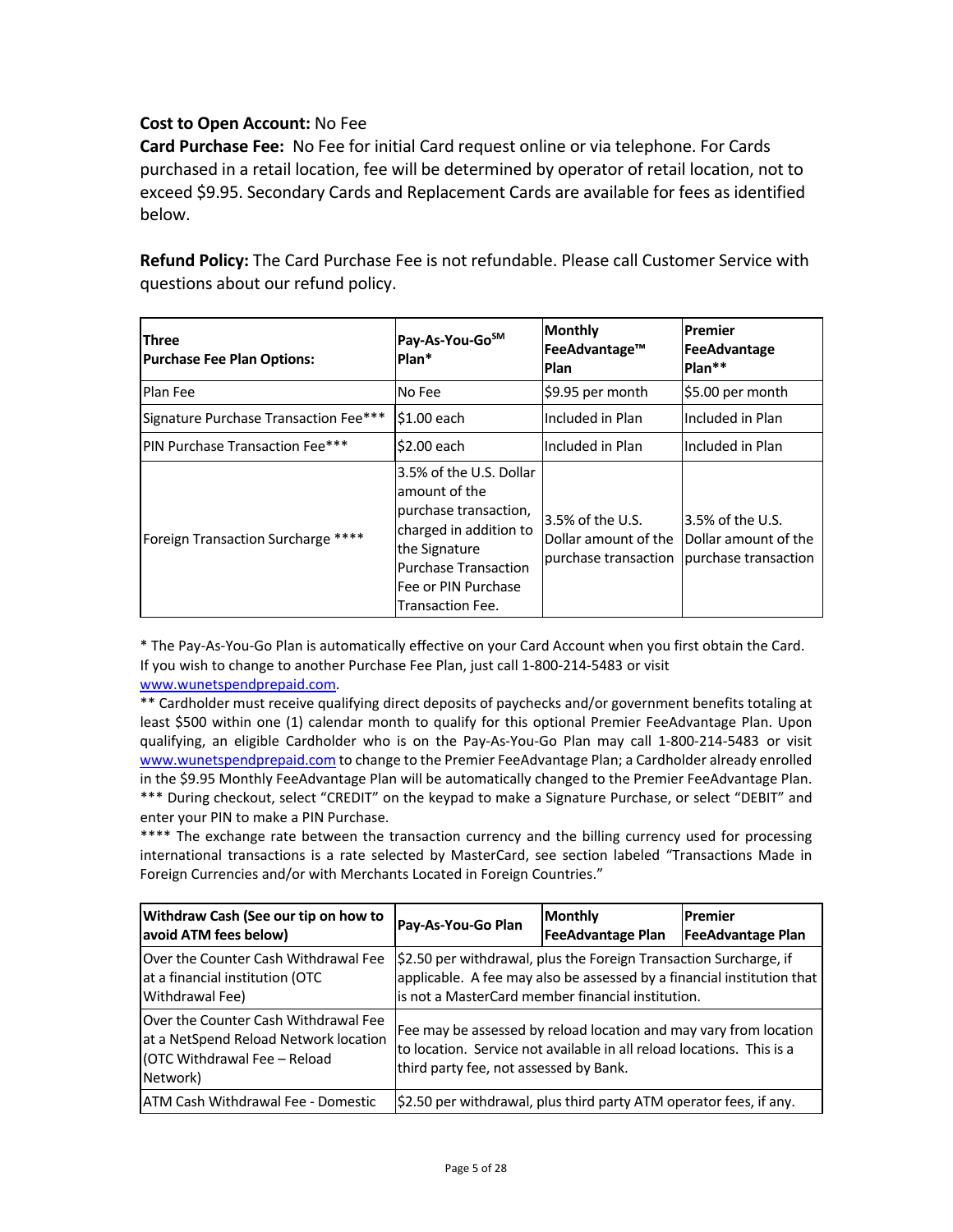| <b>JATM Cash Withdrawal Fee -</b><br>International     | \$4.95 per withdrawal, plus the Foreign Transaction Surcharge, and<br>third party ATM operator fees, if any.                  |  |  |
|--------------------------------------------------------|-------------------------------------------------------------------------------------------------------------------------------|--|--|
| <b>Foreign Transaction Surcharge</b>                   | 3.5% of the U.S. Dollar amount of the cash withdrawal, charged in<br>addition to the ATM Cash Withdrawal Fee - International. |  |  |
| <b>JATM Transaction Decline Fee -</b><br>Domestic      | \$1.00 each                                                                                                                   |  |  |
| <b>IATM Transaction Decline Fee -</b><br>International | \$1.00 each                                                                                                                   |  |  |
|                                                        |                                                                                                                               |  |  |

**Tip to avoid ATM fees:** Select "DEBIT" and enter your PIN to get cash back when making purchases at many retailers, such as grocery stores.

ATM Fees. When you use an ATM not owned by us, you may be charged a fee by the ATM operator, and you may be charged a fee for a balance inquiry fee even if you do not complete a funds transfer.

| <b>Add Money To Your Account:</b>                         | Pay-As-You-Go Plan                                                                                                                                                                                                                                                                                                                                                                                                                                                                                                             | <b>Monthly</b><br><b>FeeAdvantage Plan</b> | Premier<br><b>FeeAdvantage Plan</b> |
|-----------------------------------------------------------|--------------------------------------------------------------------------------------------------------------------------------------------------------------------------------------------------------------------------------------------------------------------------------------------------------------------------------------------------------------------------------------------------------------------------------------------------------------------------------------------------------------------------------|--------------------------------------------|-------------------------------------|
| Direct Deposit Fee                                        | No fee                                                                                                                                                                                                                                                                                                                                                                                                                                                                                                                         |                                            |                                     |
| Cash Value Load Fee - NetSpend Reload<br>Network location | Fee may be assessed by reload location and may vary from location<br>to location. This is a third party fee, not assessed by Bank.                                                                                                                                                                                                                                                                                                                                                                                             |                                            |                                     |
| <b>Bank Transfer Fee</b>                                  | Visit your online Account Center to learn how to transfer funds to<br>your Card from another bank account using a bank debit card or<br>account number. Fees are determined and may be charged to the<br>transferor's bank account by the service provider or originating<br>bank. This is a third party fee, not assessed by Bank.                                                                                                                                                                                            |                                            |                                     |
| Mobile Check Load Fee                                     | Fees are determined and may be assessed by the Mobile Check<br>Load service provider. This is a third party fee, not assessed by Bank.                                                                                                                                                                                                                                                                                                                                                                                         |                                            |                                     |
| Western Union Money Transfer Fee                          | No fee to accept a money transfer to your Card Account.<br>Fees to send a money transfer from your Card Account will vary<br>based on a number of factors, such as amount sent, delivery<br>method and receiving country. Make sure you check the fees and, if<br>applicable, exchange rate, before you send. Western Union also<br>makes money from currency exchange. When choosing a money<br>transmitter, carefully compare both transfer fees and exchange<br>rates. This is a third party fee, not assessed by the Bank. |                                            |                                     |

| <b>Check Your Balance:</b>                                  | Pay-As-You-Go Plan                                                     | <b>Monthly</b><br><b>FeeAdvantage Plan</b> | Premier<br><b>FeeAdvantage Plan</b> |
|-------------------------------------------------------------|------------------------------------------------------------------------|--------------------------------------------|-------------------------------------|
| Balance Inquiry Fee – Online Account<br>Center              | No Fee                                                                 |                                            |                                     |
| Balance Inquiry Fee - Email or Text<br>Message              | No Fee; standard text message rates may apply                          |                                            |                                     |
| Balance Inquiry Fee - Telephone<br><b>Automated Service</b> | \$0.50 each<br>No Fee                                                  |                                            |                                     |
| Balance Inquiry Fee – CS agent                              | \$0.50 each inquiry conducted through a Customer Service (CS)<br>agent |                                            |                                     |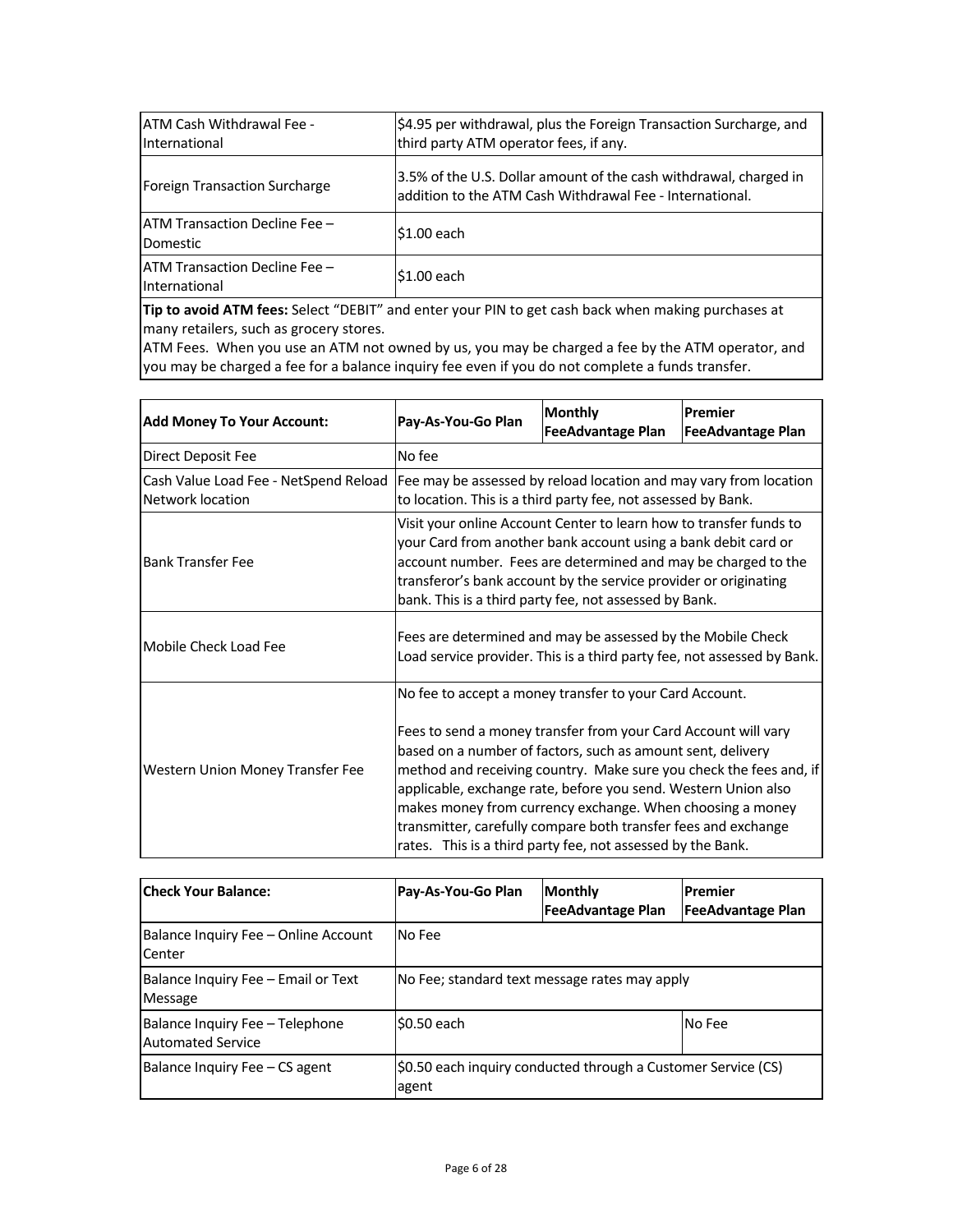<span id="page-6-0"></span>

| Balance Inquiry Fee - ATM Domestic | \$0.50 each, plus third party ATM operator fees, if any.                                           |
|------------------------------------|----------------------------------------------------------------------------------------------------|
|                                    | Balance Inquiry Fee - ATM International   \$0.50 each, plus third party ATM operator fees, if any. |

| <b>Manage Your Account:</b>                                                                                                   | Pay-As-You-Go Plan                                                                                                                                                                                                                                                                                                                         | <b>Monthly</b><br><b>FeeAdvantage Plan</b>                       | Premier<br><b>FeeAdvantage Plan</b> |
|-------------------------------------------------------------------------------------------------------------------------------|--------------------------------------------------------------------------------------------------------------------------------------------------------------------------------------------------------------------------------------------------------------------------------------------------------------------------------------------|------------------------------------------------------------------|-------------------------------------|
| <b>Check Request Fee</b>                                                                                                      | \$5.95 each (purpose of check is to return funds to you)                                                                                                                                                                                                                                                                                   |                                                                  |                                     |
| <b>Additional Statement Mailing Fee</b>                                                                                       | \$5.95 each                                                                                                                                                                                                                                                                                                                                |                                                                  |                                     |
| <b>Additional Card Fee</b>                                                                                                    | \$3.95 each Secondary Card requested                                                                                                                                                                                                                                                                                                       |                                                                  |                                     |
| Replacement Card Fee                                                                                                          |                                                                                                                                                                                                                                                                                                                                            | \$3.95 each lost, stolen, or damaged card replacement requested  |                                     |
| Card Delivery Fee - 7-10 Business Days                                                                                        | No Fee                                                                                                                                                                                                                                                                                                                                     |                                                                  |                                     |
| Card Delivery Fee - 3 Business Days                                                                                           | \$20.00, assessed when processed<br>(Charged in addition to the Additional Card Fee or Replacement<br>Card Fee)                                                                                                                                                                                                                            |                                                                  |                                     |
| Card Delivery Fee - 1-2 Business Days                                                                                         | \$25.00, assessed when processed<br>(Charged in addition to the Additional Card Fee or Replacement<br>Card Fee)                                                                                                                                                                                                                            |                                                                  |                                     |
| <b>Account Maintenance Fee</b><br>(also referred to as the Account<br>Inactivity Fee)                                         | \$5.95 per month (Fee applies if Card Account has not had any<br>activity, that is, no purchases; no cash withdrawals; no load<br>transactions; or no balance inquiry fee for 90 days.) If enrolled in<br>any FeeAdvantage Plan and your Card Account has had no activity<br>as described above, this fee applies instead of the Plan Fee. |                                                                  |                                     |
| <b>Overdraft Protection Service Fee</b><br>(This optional service has Cardholder<br>activation and eligibility requirements.) | month).                                                                                                                                                                                                                                                                                                                                    | \$15.00 per Overdraft occurrence (maximum of 3 fees per calendar |                                     |

| <b>Make Payments:</b>                                                          | Pay-As-You-Go Plan                                                                                                                                                                                                                                                                                                                                    | <b>Monthly</b><br><b>FeeAdvantage Plan</b> | Premier<br><b>FeeAdvantage Plan</b> |
|--------------------------------------------------------------------------------|-------------------------------------------------------------------------------------------------------------------------------------------------------------------------------------------------------------------------------------------------------------------------------------------------------------------------------------------------------|--------------------------------------------|-------------------------------------|
| <b>Bill Payment Fee</b>                                                        | In addition to the one or more no-cost bill payment methods made<br>available through third-party service providers, you can see a full<br>range of options, including ACH Debit/ Preauthorized Payment<br>Transactions, and the applicable fees in your online Account Center.<br>Fees are determined and assessed by third-party service providers. |                                            |                                     |
| <b>ACH Debit/ Preauthorized Payment</b><br><b>Transaction Decline Fee</b>      | \$1.00 for each such declined transaction.                                                                                                                                                                                                                                                                                                            |                                            |                                     |
| Stop Payment Fee for ACH<br>Debit/Preauthorized Payment<br><b>Transactions</b> | \$10.00 each                                                                                                                                                                                                                                                                                                                                          |                                            |                                     |

| <b>Optional Features:</b> | Pay-As-You-Go Plan                    | <b>Monthly</b><br><b>FeeAdvantage Plan</b> | <b>IPremier</b><br><b>FeeAdvantage Plan</b> |
|---------------------------|---------------------------------------|--------------------------------------------|---------------------------------------------|
| <b>Custom Card Fee</b>    | \$4.95 per custom card, if available. |                                            |                                             |

## **BUSINESS DAYS**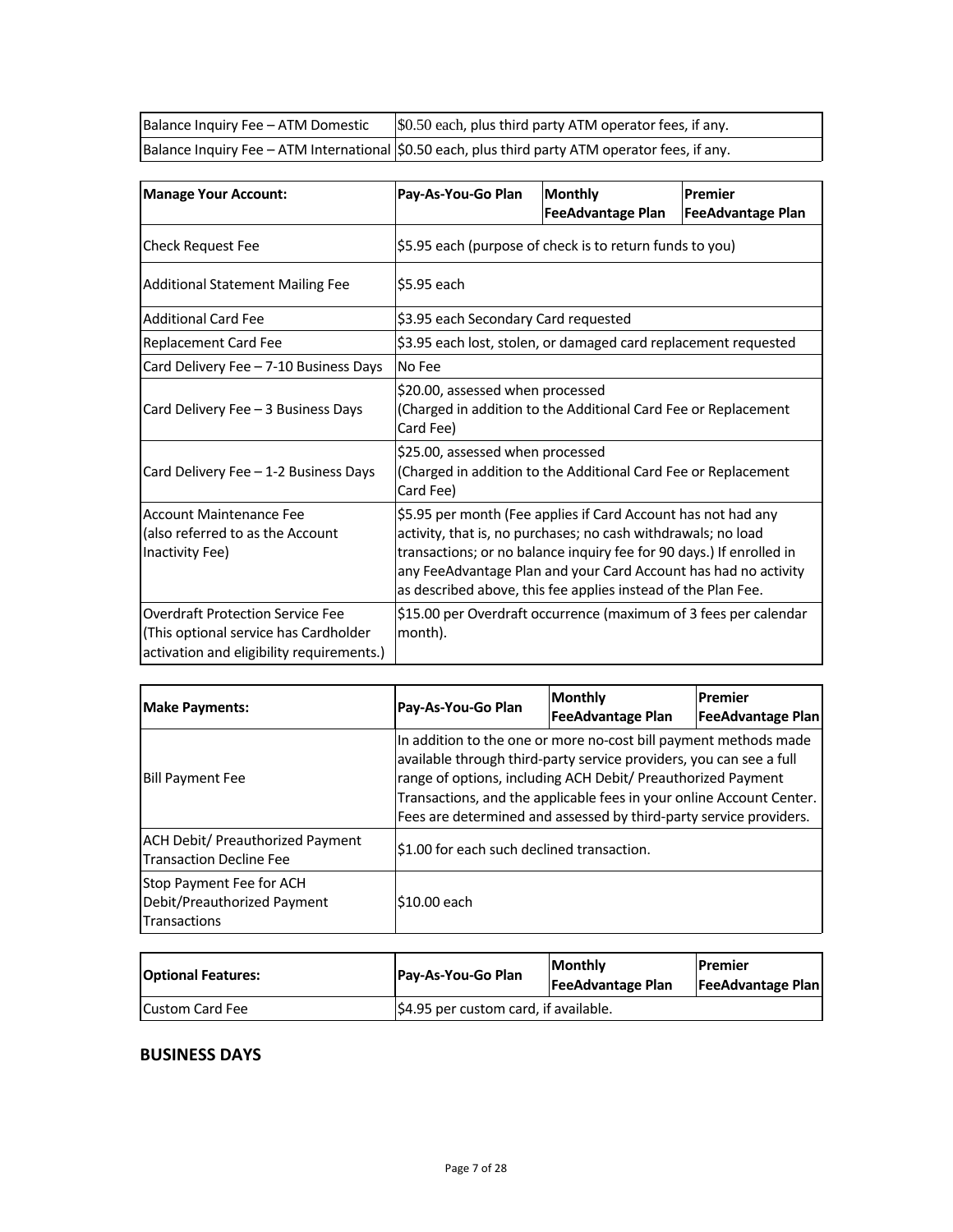<span id="page-7-0"></span>Our business days are Monday through Friday, excluding federal holidays, even if we are open. Any references to "days" found in this Agreement are calendar days unless indicated otherwise.

# **ADDRESS OR NAME CHANGES**

You are responsible for notifying us of any change in your physical address, mailing address, email address, text message address, or your name, no later than two (2) weeks after said change. Any notice of change of address or name required by this Agreement may be provided to us via email at customerservice@netspend.com, by telephone at **1‐ 800‐214‐5483,** or by mail to: NetSpend, P.O. Box 2136, Austin, TX 78768‐2136.

We will attempt to communicate with you only by use of the most recent contact information you have provided to us. You agree that any notice or communication sent to you at an address noted in our records shall be effective unless we have received an address change notice from you.

## **AUTHORIZED USERS**

You are responsible for all authorized transactions initiated and fees incurred by use of your Card Account. If you permit another person to have access to your Card, Virtual Account, Card Number or Personal Identification Number ("**PIN**"), we will treat this as if you have authorized such use and you will be liable for all transactions and fees incurred by those persons. You must not send your Card, Virtual Account, Card Number or Personal Identification Number to any person. You must notify us to revoke permission for any person you previously authorized to use your Card, Virtual Account, Card Number or PIN, including any Secondary Cardholders (see the section labeled "*Secondary Cardholder*" for more details). If you notify us to cancel another person's use of your Card, Virtual Account, Card Number or PIN, we may close your Card Account and issue a new Card to you with a different number. You are wholly responsible for the use of the Card Account according to the terms and conditions of this Agreement.

## **SECONDARY CARDHOLDER**

The Primary Cardholder may request an additional Card for a Secondary Cardholder. There is a \$3.95 Additional Card Fee for a Card for a Secondary Cardholder. The maximum number of such additional Cards is two (2). A Secondary Cardholder cannot be a person who resides outside of the United States. Any transactions initiated by the Secondary Cardholder are subject to the limits described in this Agreement and to the fees on the fee plan selected by the Primary Cardholder. The Secondary Cardholder may not request a Virtual Account or initiate transfers to another Cardholder or Card Account. The Primary Cardholder is liable for any and all use of any additional Card(s) you authorize; please see the section labeled "*Authorized Users*" for information about revoking or canceling another person's use of the Card, Virtual Account, Card Number, or PIN.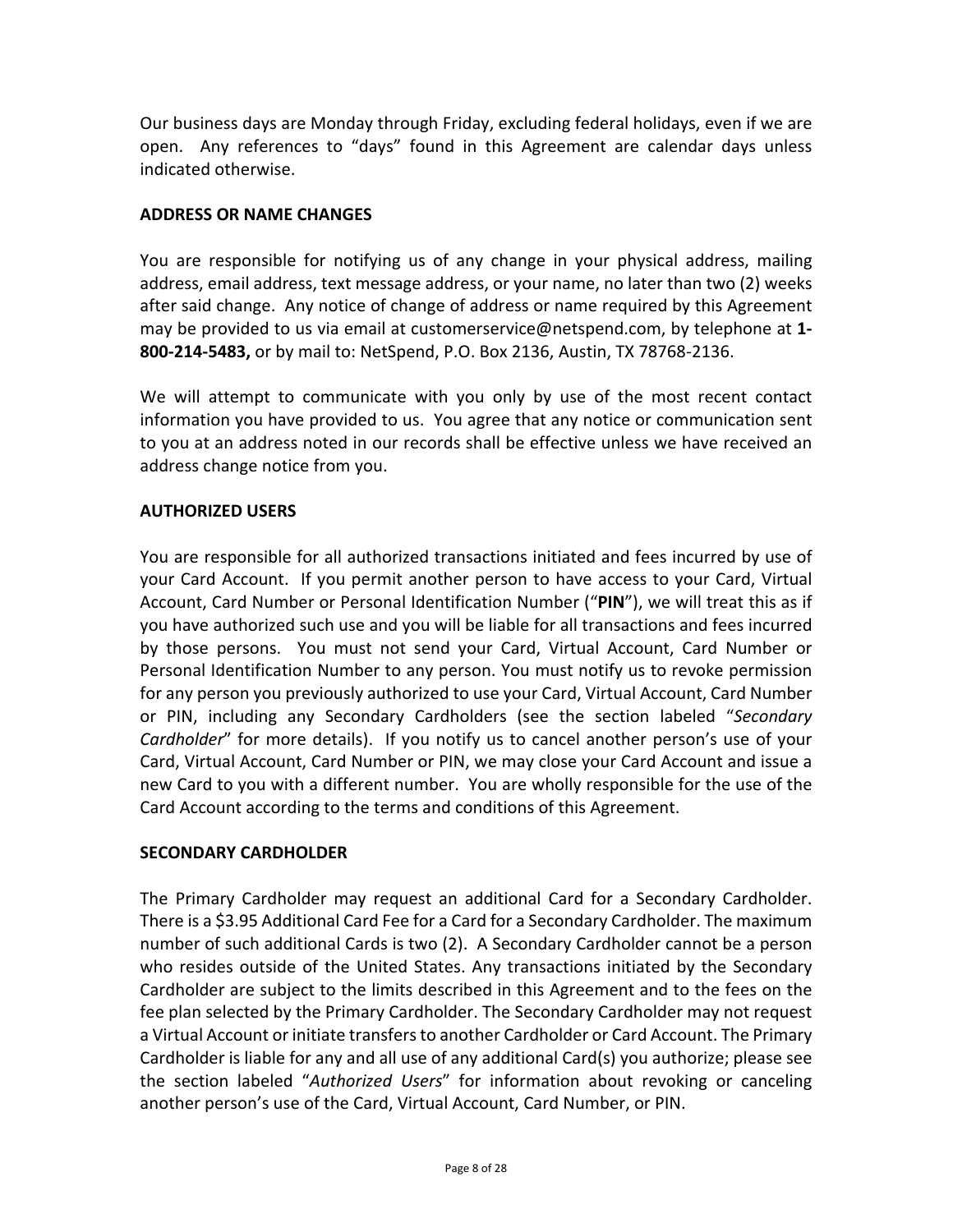# <span id="page-8-0"></span>**ACTIVATION/REGISTRATION**

You will need to provide personal information in order for us to verify your identity and the identity of any Secondary Cardholder ("**register**"); see the section labeled "*Opening a Card Account (Identification Verification*)" for more details. Both the Primary Cardholder and Secondary Cardholder must activate and register a Card before it can be used. Your Card Account may not have full functionality (*e.g*., no Automated Teller Machine ("**ATM**") access, no international transactions and no Account‐to‐Account transfers), nor will you be able to reload your Card Account until your Card has been successfully registered. You may activate and register your Card by calling **1‐800‐214‐5483** or by visiting www.wunetspendprepaid.com.

# **PERSONAL IDENTIFICATION NUMBER**

You will receive a PIN when you activate your Card. A PIN can be used to obtain cash (see section labeled "*Cash Access*") or to make purchases at any Point‐of‐Sale ("**POS**") device that bears the MasterCard®, Cirrus®, or PULSE® acceptance mark. You should not write or keep your PIN with your Card. Nevershare your PIN with anyone. When entering your PIN, be sure it cannot be observed by others and do not enter your PIN into any terminal that appears to be modified or suspicious. If you believe that anyone has gained unauthorized access to your PIN, including a Secondary Cardholder, you should advise us immediately by following the procedures described in the section labeled "*Your Liability for Unauthorized Transfers*."

To activate your Card, see the section labeled "*Activation/Registration.*"

# **CASH ACCESS**

With your PIN, and upon successful registration, you may use your Card to obtain cash from any ATM or any POS device, as permissible by a Merchant, bearing the MasterCard®, Cirrus<sup>®</sup>, or PULSE<sup>®</sup> acceptance mark. ATM access may not be available in every country. ATM transactions are treated as cash withdrawal transactions. Any cash withdrawn from an ATM terminal, POS device or through a participating bank or NetSpend Reload Network location (an "**Over the Counter Cash Withdrawal**") will be subject to the limitations set forth in the section below labeled "*Using Your Card and Virtual Account/Limitations*"). ATM withdrawals may also be subject to varying daily limits at the ATM owner's discretion. A fee may be associated with the use of your Card to obtain cash. For information about the fee, see the section labeled "*Fee Schedule*."

# **LOADING YOUR CARD ACCOUNT**

Upon successful identification verification, you may add funds to your Card Account, ralled "value loading," at any time, subject to the limitations described below. Your initial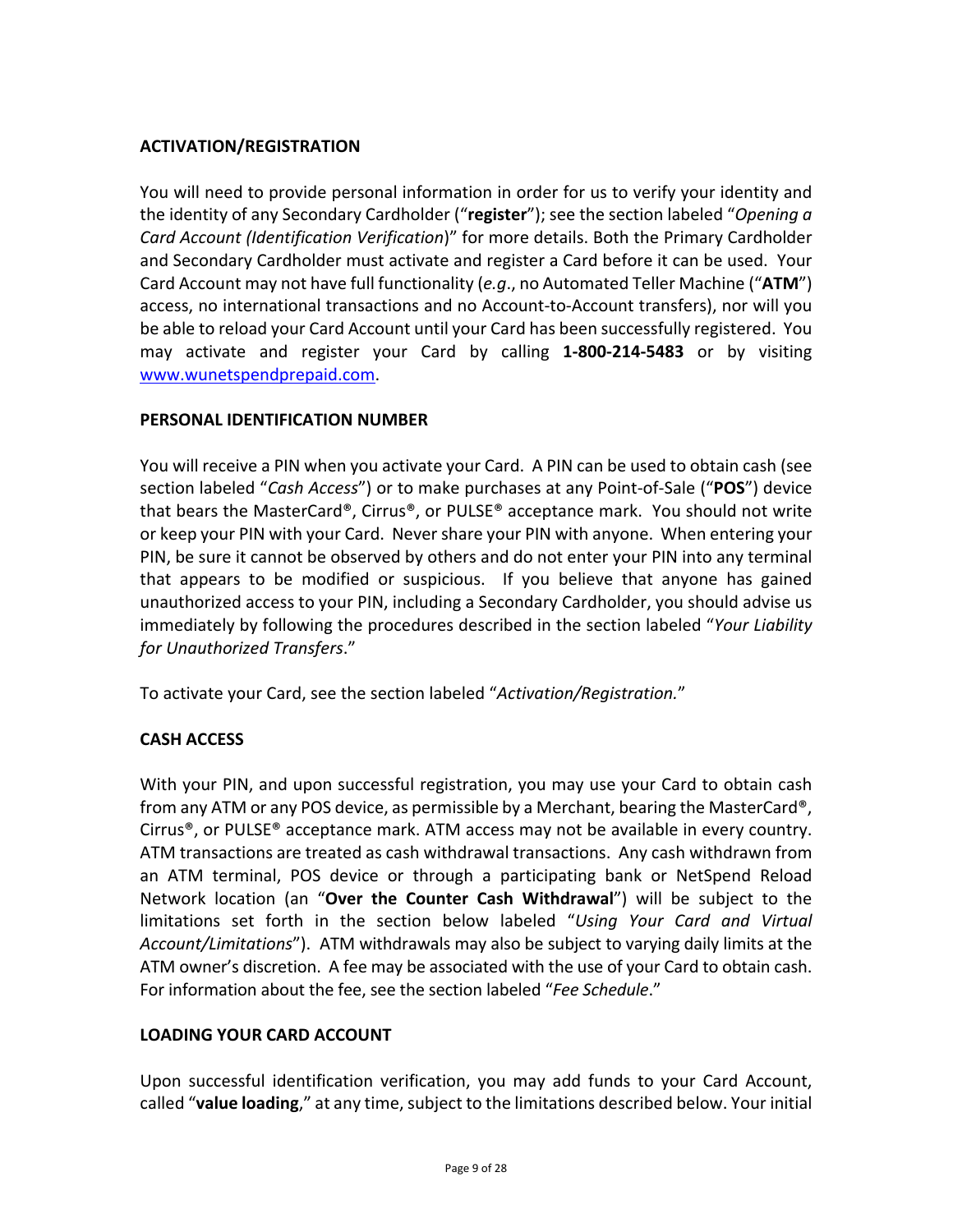value load must be at least \$20.00. The minimum dollar value of any subsequent value loads will be subject to the terms established by the individual reload location (see (a) in the following paragraph). There is no limit on the number of times you may value load your Card Account in a day, but the maximum cumulative amount of value loads is currently \$7,500.00 over any 24‐hour period. **When calculating this maximum amount, NetSpend will take into consideration all similar transactions made with any other card account(s) you may have that are serviced by NetSpend, whether you are a primary cardholder or a secondary cardholder.**

You may value load your Card Account: (a) using in‐store cash value load transactions conducted through any member of the WU® Reload+ or NetSpend Reload Networks (see below in this section for more information about the networks); (b) by arranging to have all or a portion of your paycheck, government benefits payment, tax refund, or other electronic funds transfer direct deposited to your Card Account using the Automated Clearing House ("**ACH**") system ( "**ACH Deposit**"). In order to receive ACH Deposit value loads you must provide each of your payment providers with the Issuer's routing number and your assigned Account Number (see below for details about routing information); (c) by arranging for the transfer of funds originating from a financial institution located in the United States; and (d) via a mobile check load network made available through an eligible third‐party service provider. There may be fees associated with these methods of value loading. For information about the fees, see the section labeled "*Fee Schedule*."

If you have completed the identification process to load and reload your Card, you may also accept money transfers to your Card Account ("Western Union Money Transfer Load"). The sender may send a maximum Western Union Money Transfer Load amount of \$950 per transaction, subject to certain aggregate limits. Once the sender has completed either a Western Union® Money in Minutes or Next Day transaction, you may visit your Online Account Center, provide the MTCN and have the Money Transfer Load amount transferred to your Card. If you have any problems with a Western Union Money Transfer, call toll‐free 1‐877‐256‐6918. For information about the associated fees,see the section labeled "*Fee Schedule.*"

**IMPORTANT:** If you wish to receive ACH Deposits to this Card Account from, for instance, the employer of another member of your household, or U.S. Department of Treasury payments (including joint tax refunds), you must add a Card to this Card Account in the name of that household member. There is a \$3.95 cost for an additional Card for a Secondary Cardholder. For information about the fee, see the section labeled "*Fee Schedule.*"

Personal checks, cashiers' checks, and money orderssent to the Issuer are not acceptable forms of value loading. All checks and money orders sent to the Issuer for Card Account value loading will be returned unless your Card Account has a negative balance at the time such check or money order is received, in which case the Issuer may in its discretion choose to apply the check or money order proceeds to the negative balance owed.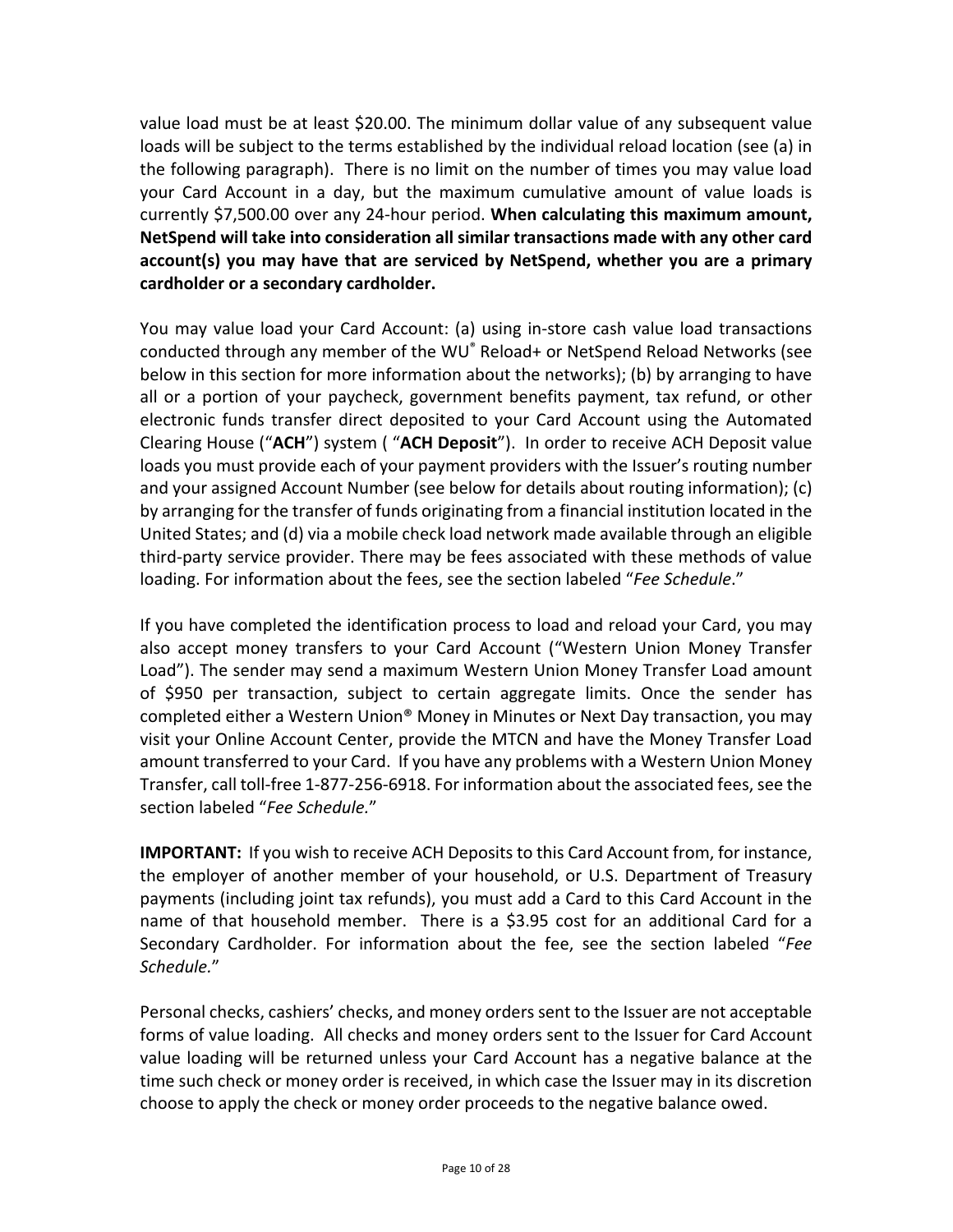<span id="page-10-0"></span>A WU® Reload+ or NetSpend Reload Network Location Finder service is available by visiting www.loadnetspend.com; by enrolling in and using our Anytime Alerts™ short message service (*typically referred to as an "SMS" message*)**;** or by calling **1‐800‐214‐ 5483.** There may be a fee associated with calling Customer Service. For information about the fee, see the section labeled "*Fee Schedule*." The minimum dollar value of any value loads through a WU® Reload+ or NetSpend Reload Network will be subject to the terms established by the individual reload location.

# **USING YOUR CARD AND VIRTUAL ACCOUNT/LIMITATIONS**

**Card Account Access:** Subject to the limitations set forth in this Agreement, you may use your Card to (1) withdraw cash from your Card Account (see the section labeled "*Cash Access*"); (2) load funds to your Card Account (see the section labeled "*Loading Your Card Account*"); (3) accept and send Western Union Money Transfers (4) purchase or lease goods or services wherever Debit MasterCard is accepted; and (5) pay bills directly from your Card Account in the amounts and on the days you request. Some of these services may not be available at all terminals. You may also use your Virtual Account to purchase or lease goods or services or make payments by telephone or online, without presenting your Card (see the section labeled "*Virtual Account*"). There may be fees associated with some of these transactions. For information about the fees, see the section labeled "*Fee Schedule*."

**Limitations on frequency and dollar amounts of transfers:** For security reasons, we may limit the amount or number of transactions you can make with your Card or Virtual Account. (1) When using a registered Card, you may make no more than six (6) ATM withdrawals in a 24‐hour period (referred to as a "**Day**") and may make a total of \$940.00 in ATM withdrawals during a Day, but an individual ATM withdrawal may not exceed \$325.00, subject to any lower limits imposed by the ATM owner‐operator. (2) Any individual Over‐the‐Counter Cash Withdrawal, PIN‐based, or signature‐based purchase made with your Card or Virtual Account may not exceed \$5,000.00. (3) Any transfers made through the use of third‐party service providers (including, but not limited to bill payment, funds transfer, and mobile check load service providers) and transfers between your Card and a third party will be subject to the frequency and dollar value limits in the terms and conditions of the service you select. (4) The maximum cumulative amount of value loads made at POS location(s) may not exceed \$7,500.00 in a Day and may not exceed \$15,000.00 in a thirty (30) Day period. (5) The maximum value of your Card Account is restricted to \$15,000.00 at any point in time. **However, we will review any ACH Deposits to your Card Account that may result in the value of your Card Account exceeding \$15,000.00. If we determine the ACH transaction is valid, we may permit the maximum value of your Card Account to exceed \$15,000.00.** NetSpend will determine the maximum cumulative amount of your value loads and of your Card Account by aggregating the activity and value of all card accounts you may have that are serviced by NetSpend, whether you are a primary cardholder or a secondary cardholder.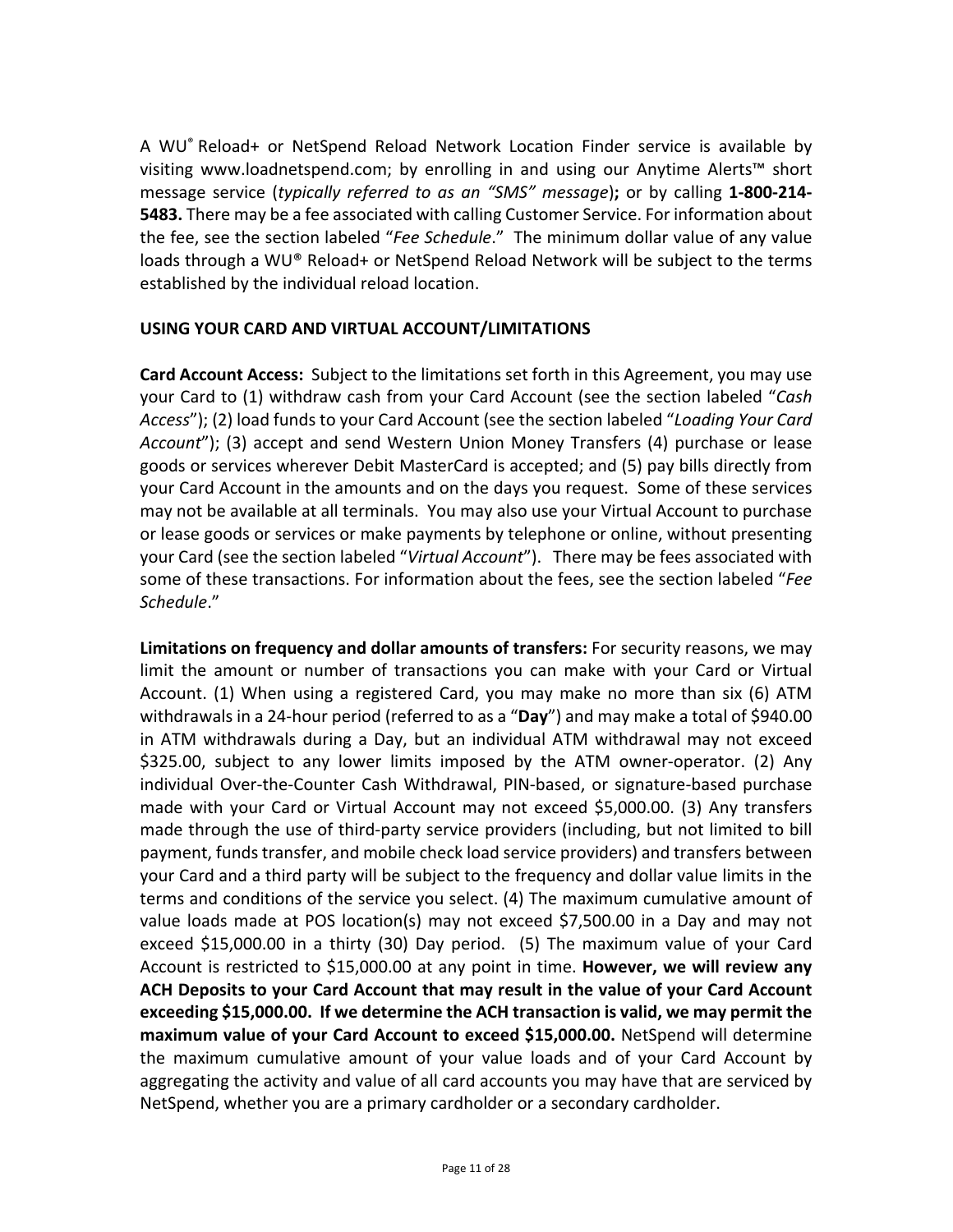Each time you use your Card or Virtual Account, you authorize us to reduce the value available in your Card Account by the amount of the transaction and any applicable fees. You may not exceed the available amount in your Card Account through an individual transaction or a series of transactions – unless we decide, in our sole discretion, to approve such transaction(s) because you have (a) qualified for Purchase Cushion coverage or (b) opted to participate in and have qualified for the Overdraft Protection Service. If you do not qualify for either the Purchase Cushion or the Overdraft Protection Service (each defined in more detail below), and any transaction(s) exceeds the balance of the funds available in your Card Account, you shall remain fully liable to us for the amount of the transaction(s) and any applicable transaction fee(s). You agree to pay us promptly for the negative balance. If you have not added sufficient funds to your Card Account to cover the negative balance within sixty (60) days of its creation, **we have the right to cancel your Card Account. Additionally, we have the right to pursue collection, including the right to collect funds, equal to or less than the negative balance, from any other Card Account(s) you may have with us.** In all instances described above, loads to your Card Account may be made via direct deposit or any of the other load methods described in this Agreement.

If you do not have enough funds available in your Card Account, you can instruct the Merchant to charge a part of the purchase to the Card and pay the remaining amount with cash or another card. These are called "split transactions." Some Merchants do not allow cardholders to conduct split transactions. If you wish to conduct a split transaction and it is permitted by the Merchant, you must tell the Merchant to charge only the exact amount of funds available in your Card Account to the Card. You must then arrange to pay the difference using another payment method. Some Merchants may require payment for the remaining balance in cash. If you fail to inform the Merchant that you would like to complete a split transaction prior to swiping your Card, your Card is likely to be declined.

If you use your Card at an automated fuel dispenser ("pay at the pump"), the Merchant may preauthorize the transaction amount up to \$100.00 or more. If your Card is declined, even though you have sufficient funds available, you should pay for your purchase inside with the cashier. If you use your Card at a restaurant, a hotel, for a car rental purchase, or for similar purchases, the Merchant may preauthorize the transaction amount for the purchase amount plus up to 20% more to ensure there are sufficient funds available to cover tips or incidental expenses incurred. Any preauthorized amount will result in the placement of a "hold" on your available funds until the Merchant sends us the final payment amount of your purchase. Once the final payment amount is received, the preauthorized amount on hold will be removed. If we do not receive the final payment amount, the preauthorized amount on hold will remain in place for thirty (30) days. During a hold period, you will not have access to the preauthorized amount.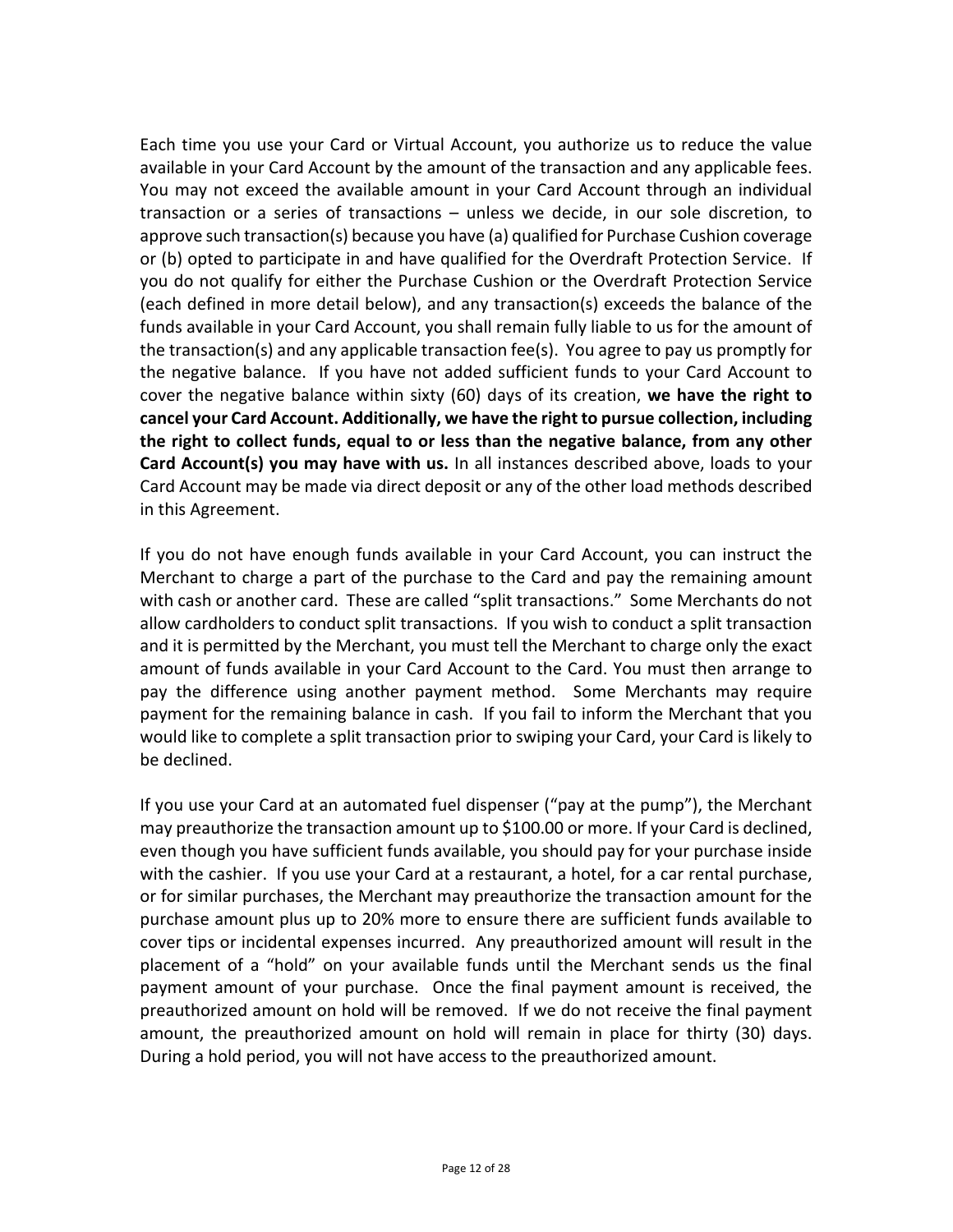<span id="page-12-0"></span>If you use your Card Number without presenting your Card (such as for a mail order, telephone, or Internet purchase), the legal effect will be the same as if you used the Card itself (see the section labeled "*Virtual Account*" for additional information about how to obtain and use a Virtual Account).

You may not use your Card Number or the Issuer's routing number and your assigned Account Number in connection with the creation and/or negotiation of any financial instruments such as checks, which we have not authorized.

Your Card cannot be redeemed for cash. You may not use your Card or Virtual Account for online gambling or any illegal transaction.

You do not have the right to stop payment on any purchase or payment transaction originated by use of your Card or Virtual Account, except as otherwise permitted in this Agreement. If you authorize a transaction and then fail to make a purchase of that item as planned, the approval may result in a hold (see the section labeled "*Returns and Refunds,*" in addition to previous information addressed in this section).

# **VIRTUAL ACCOUNT**

To purchase or lease goods or services or make payments by telephone or online, without needing to provide your actual Card Number, the Primary Cardholder may request up to six (6) active Virtual Accounts. Each Virtual Account consists of a 16‐digit account number, a 3‐digit security code, and an expiration date.

Each Virtual Account expires one year from the last day of the calendar month during which the Virtual Account was created. For example, if a Virtual Account is created on February 24, 2016, its expiration date is February 28, 2017.

When you use your Virtual Account without presenting your Card, the legal effect will be the same as if you used the Card itself. You must first register your Card with us before you can request a Virtual Account (see the section labeled "*Activation/Registration*").

## **PURCHASE CUSHION AND OPTIONAL OVERDRAFT PROTECTION**

The features of the Purchase Cushion and the optional Overdraft Protection Service are described below.

**IMPORTANT ‐ The Purchase Cushion and the Overdraft Protection Service are SEPARATE features. A Cardholder may NOT receive the benefits of the Purchase Cushion and the Overdraft Protection Service at the same time.** 

*(A) How the Purchase Cushion Works:*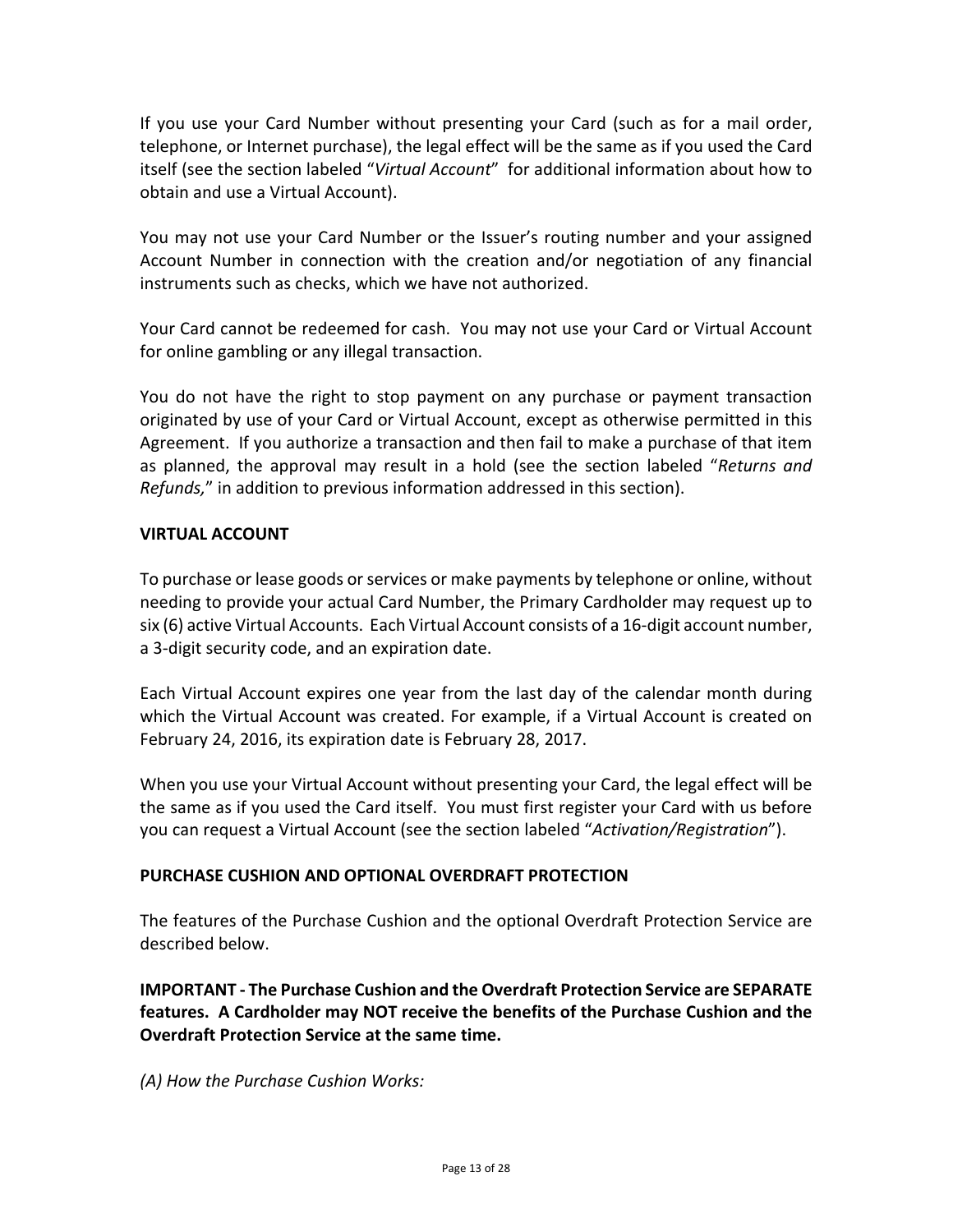The Purchase Cushion is a special feature available exclusively to Cardholders who have received qualifying direct deposits of paychecks and/or government benefits payments totaling at least \$500.00 within one (1) calendar month. As described above in the section labeled "*Using Your Card and Virtual Account/Limitations,*" you generally do not have the right to make transactions or incur fees in amounts exceeding the available balance of your Card Account. We reserve the right to deny any transaction if available fundsin your Card Account are insufficient to cover any transaction, fees, or other charges.

However, as a non‐contractual courtesy, and in our sole discretion, upon qualifying for the Purchase Cushion, we may from time‐to‐time approve purchase transactions that you request that create up to a \$10.00 negative balance in your Card Account. We refer to this feature as the Purchase Cushion. You will not be assessed any fees for Purchase Cushion coverage.

If you meet our eligibility requirements, we may authorize negative balances resulting from PIN‐based and signature‐based transactions initiated using your Card or Virtual Account. Bill pay transactions initiated through the PayAnyone bill pay service are not eligible for Purchase Cushion coverage, nor are ATM transactions or ACH debit transactions initiated using the Issuer's routing number and your assigned Card Account number. You may receive only one (1) \$10.00 negative balance allowance at a time. Negative balances are approved at our discretion on a per transaction basis. It is important to keep track of the value in your Card Account because it will be your responsibility to determine if you have incurred a negative balance.

If you make a transaction that creates a negative balance in your Card Account, you agree that within thirty (30) days of its creation you will add sufficient funds to your Card Account to cover the negative balance so that your Card Account has a zero or positive balance, or that you will otherwise immediately pay such an amount to us in full upon demand. If after thirty (30) days you have not added sufficient funds to cover your negative balance, your Card Account will remain open to receive credits and loads, which will automatically be applied to your negative balance before they are available to you; however, you will not be able to make any transactions using your Card or Virtual Account until your Card Account has a positive balance, *i.e*., sufficient funds to cover the negative balance. Further, **we have the right to pursue collection, including the right to collect funds, equal to or less than the negative balance, from any other Card Account(s) you may have with us**. In all instances described above, loads to your Card Account may be made via direct deposit or any of the other load methods described in this Agreement.

Should you voluntarily discontinue use of your Card, you shall remain responsible for the negative balance in your Card Account and agree that any credits or loads made to your Card will be used to offset the value of the negative balance, if any.

You acknowledge that a negative balance in your Card Account does not constitute a contractual open end line of credit. If we permit a negative balance on one or more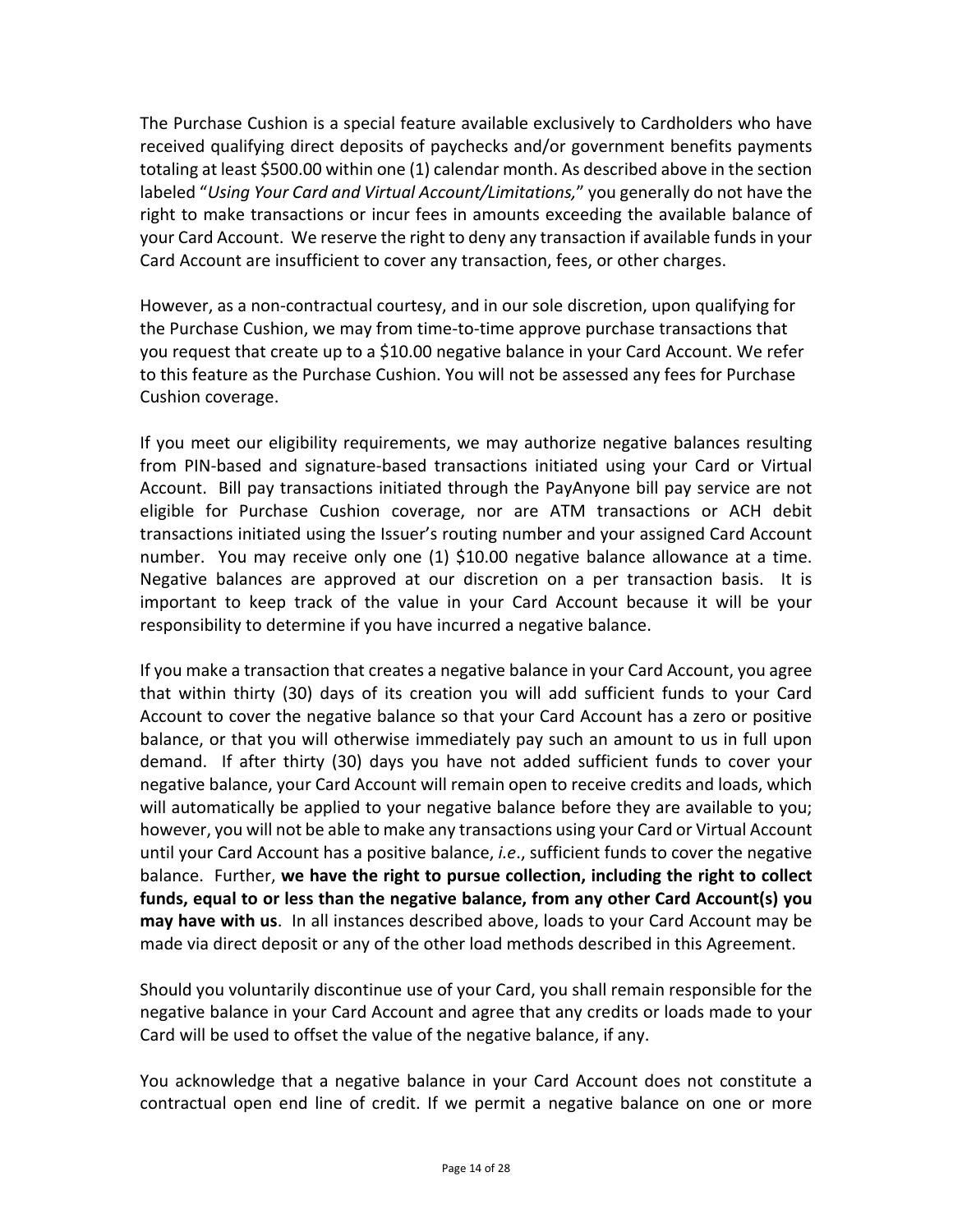occasions, we do not thereby obligate ourselves to permit a negative balance on any future occasion, and we may refuse to pay a negative balance for you at any time, even though we may have previously paid negative balances up to the \$10.00 limit for you. We have no obligation to notify you before we approve or decline a transaction that would result in a negative balance in your Card Account. Items will be approved or declined in the order they are received.

# *(B) How the Optional Overdraft Protection Service (the "Service") Works:*

You generally do not have the right to make transactions or incur fees in amounts exceeding the balance of your Card Account; however, as a non‐contractual courtesy, the Service is available on your Card Account if you elect to participate (*i.e*., opt‐in) and you have met each of the activation and eligibility requirements described below. If you opt in, the Primary Cardholder or any Secondary Cardholder may make transactions that exceed the balance of your Card Account and may incur fees on the Card Account, subject to the limitations herein. In the event you qualify, and opt‐in to the Service, we reserve the right to pay overdrafts at our discretion, which means we do not guarantee that we will always authorize and pay any type of transaction. If we do not authorize the transaction, it will be declined. We may deactivate your use of the Service at any time, including if you incur too many overdrafts.

If you choose to participate in the Service, it is that program only that will provide coverage, at our discretion, for any negative balances. If you opt‐out of the Service or your participation in the Service ends or is suspended for any reason, and you have continuously used and maintained your Card Account in accordance with the terms of this Agreement, the Purchase Cushion feature may be made available to you at our discretion.

**This Service is Not Available for Certain California Unemployment Compensation Benefit, Public Assistance or State‐Administered Child Support Payment Recipients**. The State of California prohibits the repayment of an overdraft on a prepaid Card Account from a California unemployment compensation benefit or public assistance payment. If you are receiving a California unemployment compensation benefit or a public assistance payment, you will not be eligible to opt‐in. if you are opted‐in to the Service and you receive a direct deposit of a California unemployment compensation benefit or public assistance payment, the Service will be deactivated.

The State of California prohibits the repayment of an overdraft on a prepaid Card Account from a child support payment disbursed by the California Department of Child Support Services. If you are receiving a child support payment disbursed by the California Department of Child Support Services, you will not be eligible to opt-in. If you are optedin to the Service and you receive a direct deposit of a child support payment disbursed by the California Department of Child Support, the Service will be deactivated.

#### a. *Activation and Eligibility*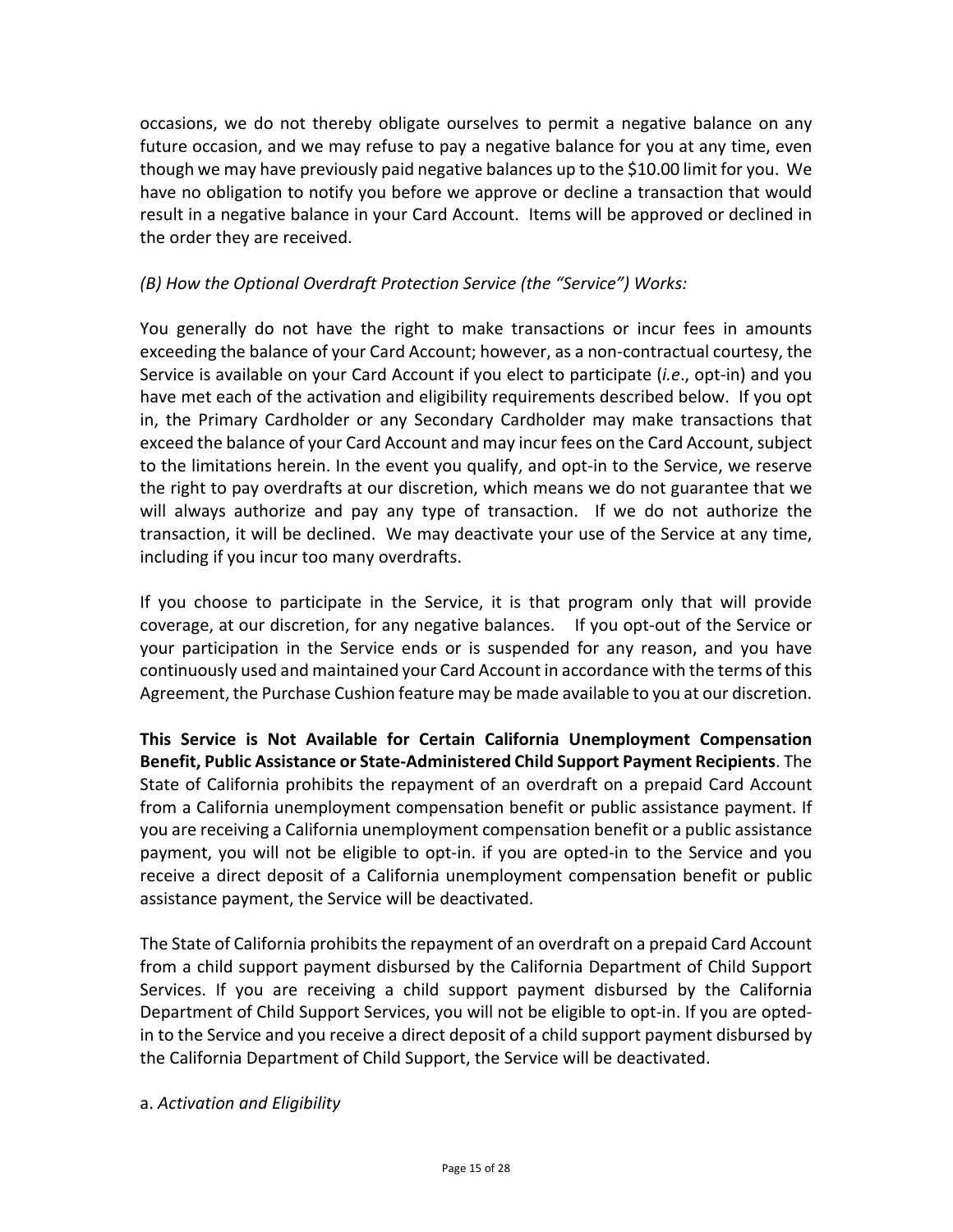To activate the Service on your Card Account you must take each of the following steps: (1) consent to the delivery of electronic communications and provide a valid email address so that we can contact you if you overdraw your Card Account (see the section labeled "*Delivery of Electronic Communications*" for more information); (2) review and accept the terms pertaining to the Service; (3) enroll in the Service (*i.e*., opt‐in); (4) have a positive Card balance at the time of activation; and (5) receive ACH Deposits totaling at least \$400.00 to your Card Account within thirty-five (35) days of enrollment. The Service will be activated on your Card Account twenty-four (24) hours after you satisfy each of the steps described in this paragraph. ACH Deposits received prior to enrollment in the Service will be considered for the purpose of determining your eligibility for activation of the coverage. After activation of the Service, you must continue to receive ACH Deposits totaling at least \$200.00 every thirty (30) days. If you fail to receive ACH Deposits totaling at least \$200.00 every thirty (30) days after activation, or your Card Account has a negative balance for more than thirty (30) days, or if you overuse the Service, the Service will be immediately deactivated. Your Card Account will remain open to receive credits and loads that will automatically be applied to your negative balance before they are available to you. If the Service is deactivated, you must retake each of the steps described in this paragraph in order to reactivate coverage.

If your Card Account has a negative balance for more than thirty (30) days on three (3) separate occasions or on any one (1) occasion for more than sixty (60) days, the Service will be permanently deactivated. Further, we have the right to pursue collection of any amounts owed at our sole and absolute discretion.

We will send you email notifications whenever (a) a transaction results in a negative balance in your Card Account; (b) an Overdraft Protection Service Fee is assessed (if applicable) (see subsection b. "Terms of Use", below, for details about the fee), and (c) the Service is activated or deactivated for your Card Account. If you delete your email address from our Cardholder records or withdraw your consent to receive electronic communications from us, the Service will be immediately deactivated. We cannot accept responsibility for any email messages not received by you, or for any delay in the receipt or delivery of any email notifications. If you make your email address available to any other individual, you agree that you are responsible for any release of any Card Account information to such individual. It is your sole responsibility to ensure that the email address you provide to us is current and accurate. We are not responsible for loss of messages and other consequences if you do not provide an accurate and current email address.

# b. *Terms of Use*

Your participation in the Service is subject to the terms of this Agreement and you may incur fees. The fees for the Service are described here, and in the section labeled *"Fee Schedule."* The Overdraft Protection Service Fee (if applicable) is applied to certain transactions described below that result in a negative balance ("**Overdraft**(**s**)") and is in addition to any other fees ordinarily applicable to a transaction. **The Overdraft**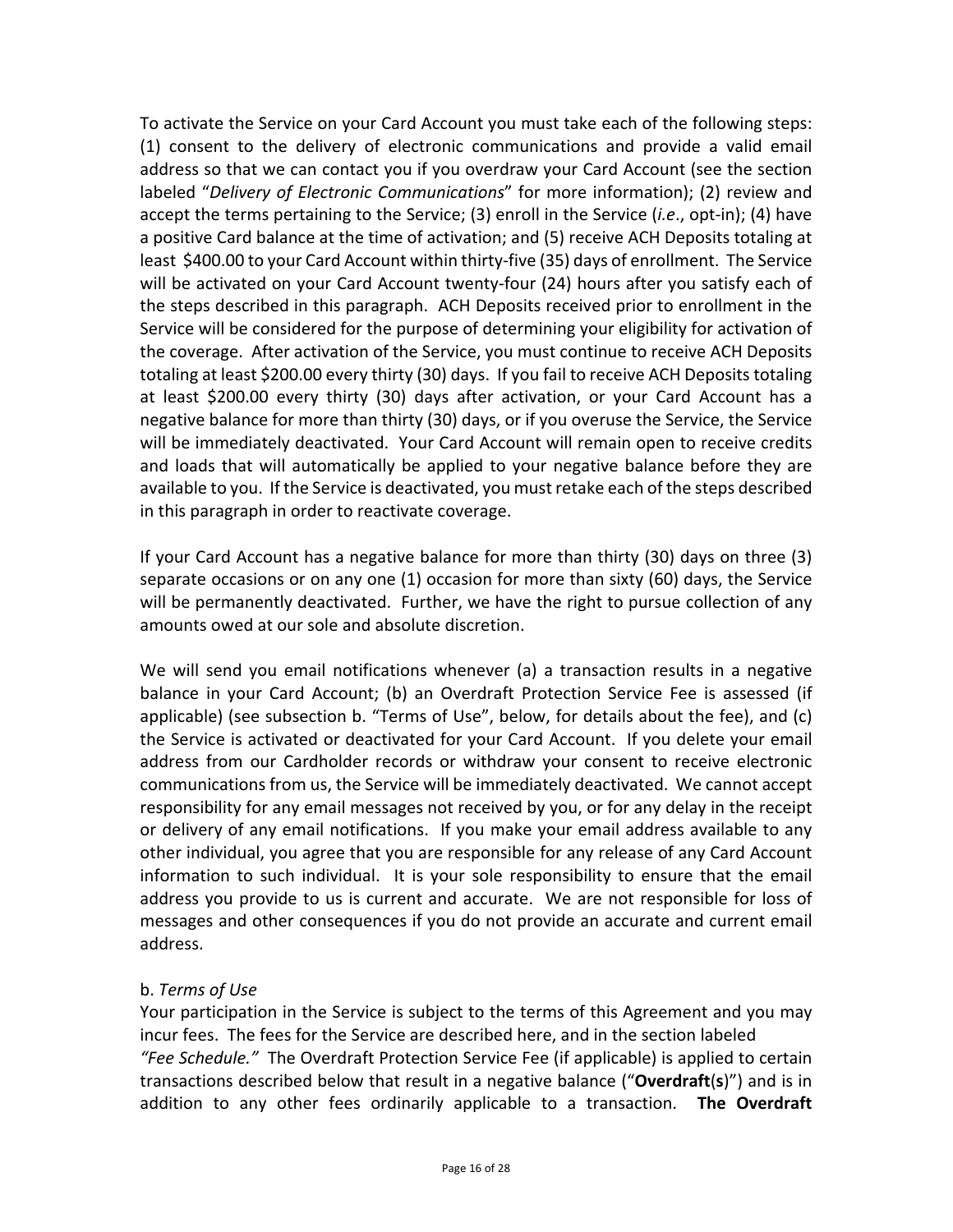**Protection Service Fee is \$15.00 for each transaction that overdraws your Card Account by more than \$10.00, up to a maximum of three (3) Overdraft Protection Service Fees per calendar month.** Multiple Overdraft Protection Service Fees may be charged if multiple overdraft transactions are approved on the same day. Transactions are not always processed in the order in which you make them. The order in which the transactions are received and processed can affect the balance of funds available on your Card Account and the total amount of Overdraft Protection Service Fees assessed to your account. Transactions are processed in the order we receive them for settlement, except that multiple ACH debit transactions received on the same day are processed in order from smallest to largest.

If you are enrolled in the Service and meet our eligibility requirements, we may authorize and pay Overdrafts resulting from PIN‐ and signature‐based purchase transactions initiated using your Card or Virtual Account, ATM withdrawals and ACH debit transactions that you initiate or authorize someone else to initiate. Bill pay transactions initiated through the PayAnyone bill pay service are not eligible for coverage. It is important to keep track of the value in your Card Account because it will be your responsibility to determine if you have overdrawn your Card Account balance, the day and time the Overdraft occurred, and the amount of any Overdraft that is approved.

**Once your Card Account has an overdrawn balance greater than \$10.00, you will have twenty‐four (24) hours to reload your Card Account with funds sufficient to bring your Card Account to a zero or positive balance without incurring any Overdraft Protection Service Fee(s) ("Grace Period").** If you fail to bring your Card Account back to a zero or positive balance within 24 hours from the time of the first transaction causing an overdrawn balance greater than \$10.00, you will incur an Overdraft Protection Service Fee for each transaction approved after your Card Account balance was greater than \$10.00 overdrawn, subject to the limitations described here.

You will receive an email (and an SMS text message if you are enrolled in Anytime Alerts™) notifying you when an Overdraft occurs. We will tell you where and when the transaction occurred and its amount. If the Overdraft wasthe first transaction to cause an overdrawn balance greater than \$10.00, we will also tell you when the Grace Period ends for the purpose of avoiding payment of the Overdraft Protection Service Fee(s).

You agree that within thirty (30) days of any Overdraft occurrence on your Card Account you will add funds sufficient to bring your Card Account to a zero or positive balance, or that you will immediately pay such amount(s) to us in full upon demand. The Service is offered in our sole and absolute discretion as a non‐contractual courtesy to you, and as such, we may elect to deactivate the Service for your Card Account at any time, refuse to authorize any transaction that exceeds your Card Account balance, modify eligibility or activation requirements, modify or change the Service Fee, limits, or any other aspect of the Service, and/or terminate the Service in its entirety at any time.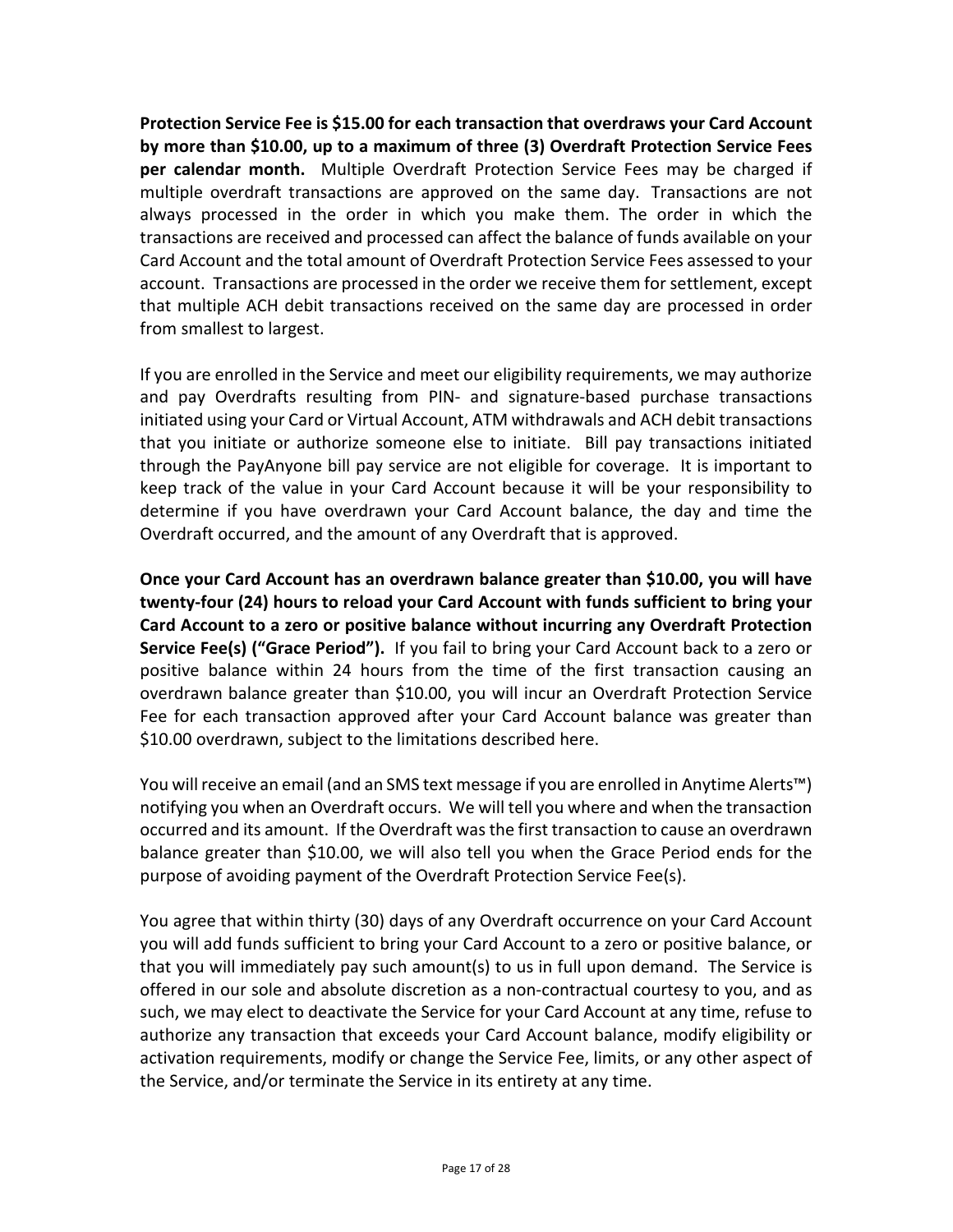<span id="page-17-0"></span>Once you have opted‐in to the Service, you may opt‐out at any time online or by calling **1‐800‐214‐5483** during normal Customer Service hours. To see the hours of operation, refer to the section labeled "*Customer Service*." Should you choose to opt‐out of the Service you remain responsible for any negative balance(s) in your Card Account and agree that any credits or loads made to your Card Account will be used to offset the value of the negative balance(s), if any.

You acknowledge that your participation in the Service and the settlement by us of any transactions exceeding your available Card Account balance does not constitute a contractual open‐end line of credit. Our authorization or settlement of any transaction on one or more occasions does not obligate us to authorize or settle future transactions. We may refuse the authorization or settlement of any transaction for you at any time. We have no obligation to notify you before we approve or decline a transaction that would result in an Overdraft in your Card Account.

# **PREAUTHORIZED DEBITS AND CREDITS**

Your assigned Account Number and the Issuer's bank routing number can be used for arranging both direct deposits and recurring payments to merchants, Internet service or other utility providers ("**Merchants**"). You may also arrange for recurring payments to Merchants using your Card Number or the bill pay services made available through our third party bill payment service providers.

If you have arranged to have ACH Deposits made to your Card Account at least once every sixty (60) days from the same person or company, you can call us at **1‐800‐214‐5483** to find out whether or not the deposit has been made. There may be a fee associated with calling Customer Service. For information about the fee, see the section labeled "*Fee Schedule*."

## **Right to Stop Payment and Procedure for Doing So:**

To stop a recurring payment to a Merchant you have preauthorized to debit your Card Account, you must first contact the Merchant to request the recurring payment be cancelled. If you have arranged for recurring payments to a Merchant using the bill pay services available through our third party service providers, you should first contact the applicable third party service provider to cancel the recurring payment.

If the Merchant or bill payment service provider with whom you have arranged recurring payments from your Card Account is unable or unwilling to stop your payment, you can call us at **1‐800‐214‐5483** or write us at: NetSpend, P.O. Box 2136, Austin, TX 78768‐2136 to request a stop on such payment. We must receive your request at least three (3) business days before the payment isscheduled to be made. Such a stop payment request will cancel one (1) recurring payment. If you want to permanently stop all recurring payments to a specific Merchant then we require you to put your request in writing and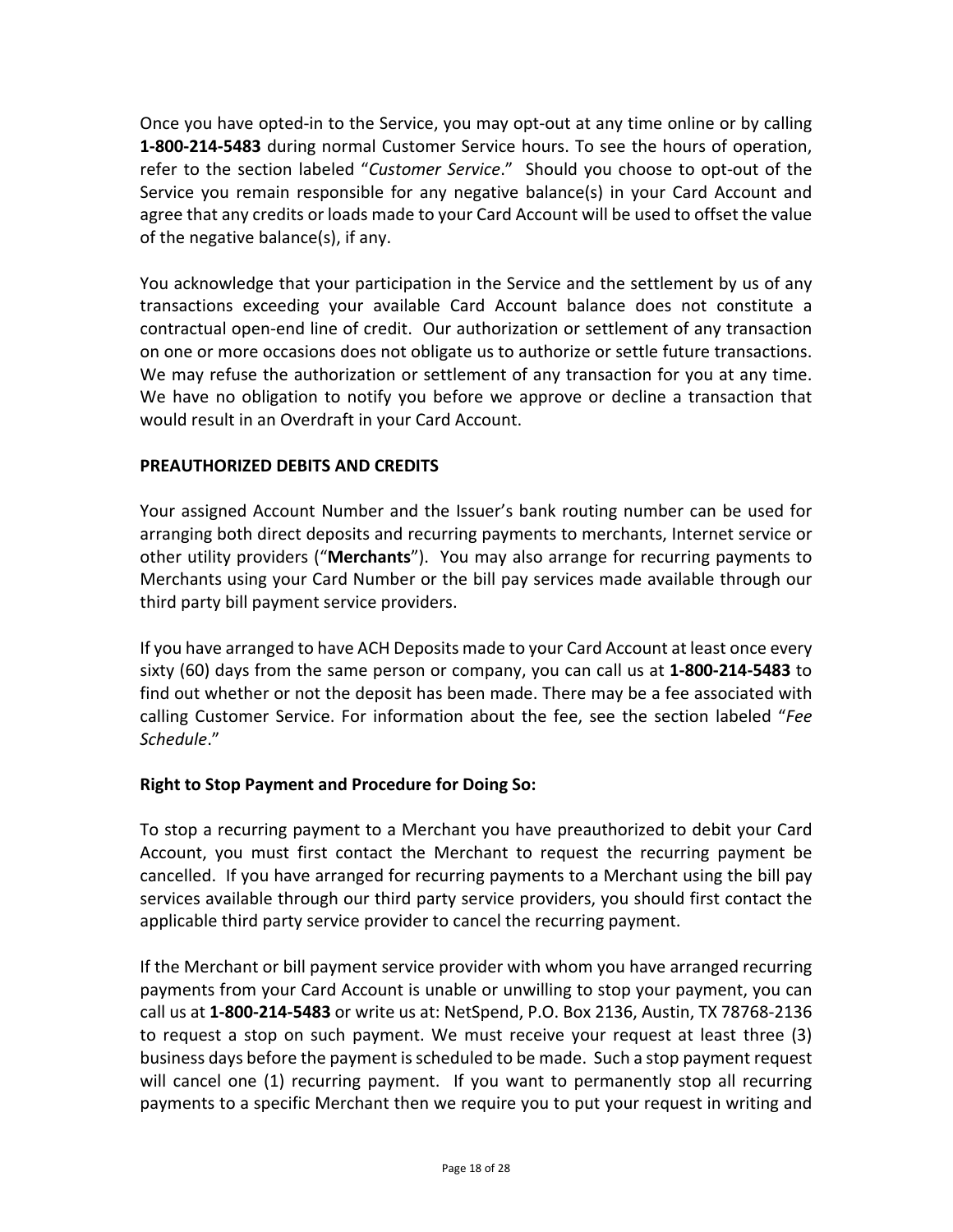<span id="page-18-0"></span>get it to us within fourteen (14) days after you tell us you want to stop such payments. There is a fee associated with each stop payment order you give. For information about the fee, see the section labeled "*Fee Schedule."*

# **Notice of Varying Amounts:**

If the recurring payments you make might vary in amount, the person you are going to pay will tell you the payment date and the amount of the payment ten (10) days before each payment is scheduled to take place. (*You may choose instead to get this notice only when the payment would differ by more than a certain amount from the previous payment, or when the amount would fall outside certain limits that you set.*)

# **Liability for Failure to Stop Payment of Preauthorized Transfer:**

If you order us to stop a preauthorized payment three (3) business days or more before the transfer is scheduled, and we do not do so, we will be liable for your losses or damages.

# **FRAUDULENT OR CRIMINAL CARD ACCOUNT OR VIRTUAL ACCOUNT ACTIVITY**

We reserve the right to block or cancel your Card Account or Virtual Account if, as a result of our policies and processes, we detect what we reasonably believe to be fraudulent, suspicious or criminal activity or any activity that is inconsistent with this Agreement. We will incur no liability to you because of the unavailability of the funds that may be associated with your Card Account and/or Virtual Account.

## **RETURNS AND REFUNDS**

If you are entitled to a refund for any reason for goods or services obtained with your Card or Virtual Account, you agree to accept credits to your Card Account for such refunds and agree to the refund policy of that Merchant. If you have a problem with a purchase that you made with your Card or Virtual Account, or if you have a dispute with the Merchant, you must attempt to handle it directly with the Merchant. Merchant refunds in an amount the same or less than the amount of the corresponding debit will post to the Card Account when they are received. We have no control over when a Merchant sends a refund transaction; there may be a delay between the date of the refund transaction and the date the refund amount is credited to your Card Account.

## **CARD REPLACEMENT**

If you need to replace your Card for any reason, please contact us at **1‐800‐214‐5483** to request a replacement Card. You will be required to provide personal information which may include your Card Number, full name, transaction history, and similar information to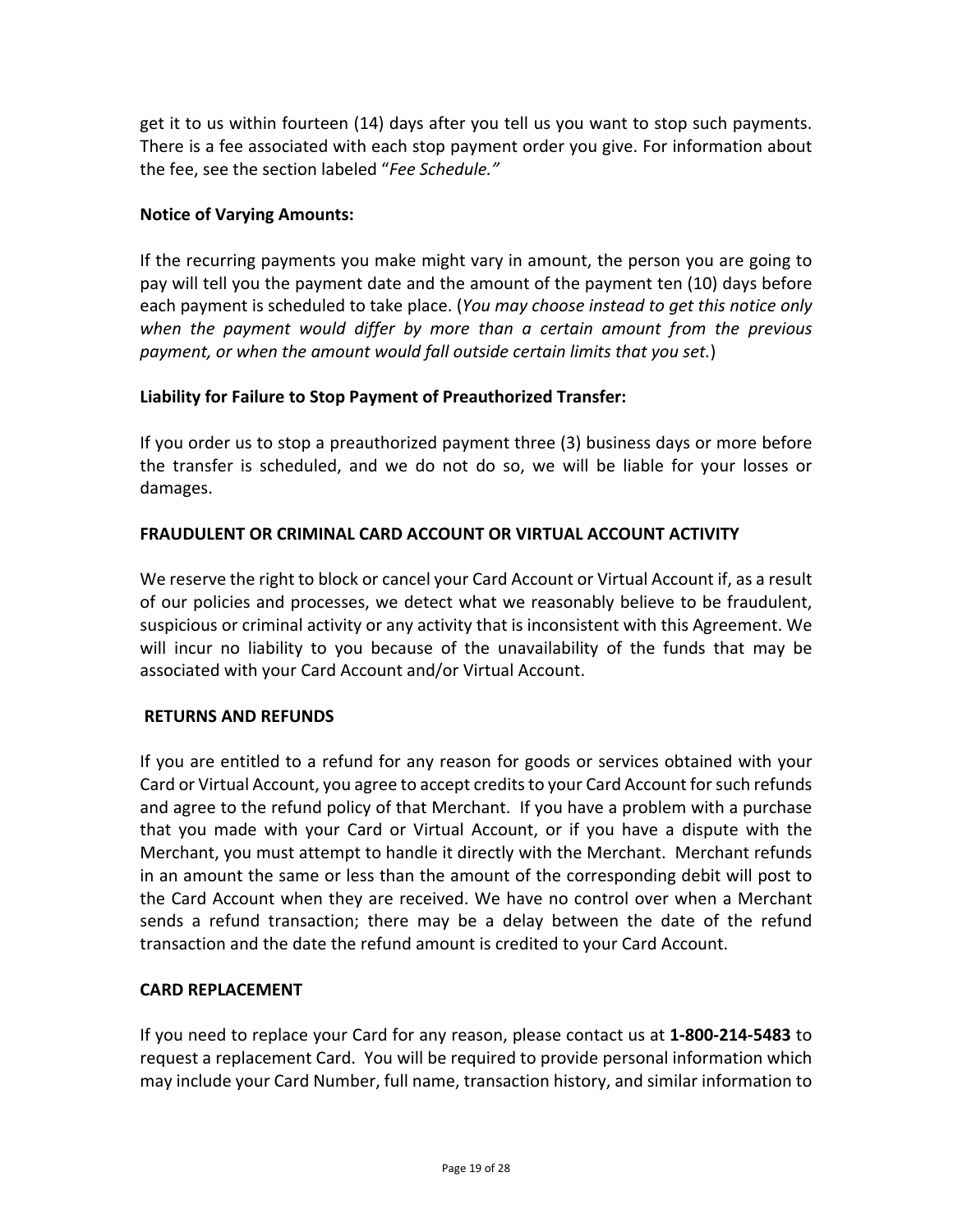<span id="page-19-0"></span>help us verify your identity. There is a fee for replacing your Card. For information about the fee, see the section labeled "*Fee Schedule*."

# **TRANSACTIONS MADE IN FOREIGN CURRENCIES AND/OR WITH MERCHANTS LOCATED IN FOREIGN COUNTRIES**

If you obtain funds or make a purchase in a currency other than the currency in which your Card Account was issued, or conduct a transaction with a Merchant located outside the U.S., Puerto Rico, the U. S. Virgin Islands, Guam, or the Marianas Islands ("Foreign Transaction"), the transaction will be converted to U.S. Dollars, and you will be charged a fee equal to 3.5% of the total amount of the transaction in U.S. Dollars. If you make a Foreign Transaction, the amount deducted from your funds will be converted by MasterCard International Incorporated ("**MasterCard**") into an amount in the currency of your Card Account. The exchange rate between the transaction currency and the billing currency used for processing international transactions is a rate selected by MasterCard from the range of rates available in wholesale currency markets for the applicable central processing date, which may vary from the rate MasterCard itself receives or the government‐mandated rate in effect for the applicable central processing date. If the Foreign Transaction results in a credit due to a return, you will receive a refund for the Foreign Transaction Surcharge based on the exchange rate at the date and time of the credit; the amount of the refunded Foreign Transaction Surcharge may be more or less than the Foreign Transaction Surcharge paid at the time of the original purchase.

## **RECEIPTS**

You should get a receipt at the time you make a transaction using your Card or Virtual Account. You agree to retain, verify, and reconcile your transactions and receipts.

## **CARD ACCOUNT BALANCE/PERIODIC STATEMENTS**

You are responsible for keeping track of the available balance of your Card Account. Merchants generally will not be able to determine your available balance. It's important to know your available balance before making any transaction. You may determine your available balance by accessing your Card Account online at www.wunetspendprepaid.com; by enrolling in the Anytime Alerts SMS service; or by calling **1‐800‐214‐5483** (there will be a fee for this call,see below). A sixty (60) day history of account transactions is available for no fee at www.wunetspendprepaid.com. Statements in electronic format will also be made available for no fee at www.wunetspendprepaid.com for each month in which a transaction occurs. You will not automatically receive paper statements. You have the right to obtain a sixty (60) day written history of account transactions by calling **1‐800‐214‐5483,** or by writing to us at NetSpend, P.O. Box 2136, Austin, TX 78768‐2136. **There is a fee for obtaining a written history.** For information about each of the fees described in this section, see the section labeled "*Fee Schedule*."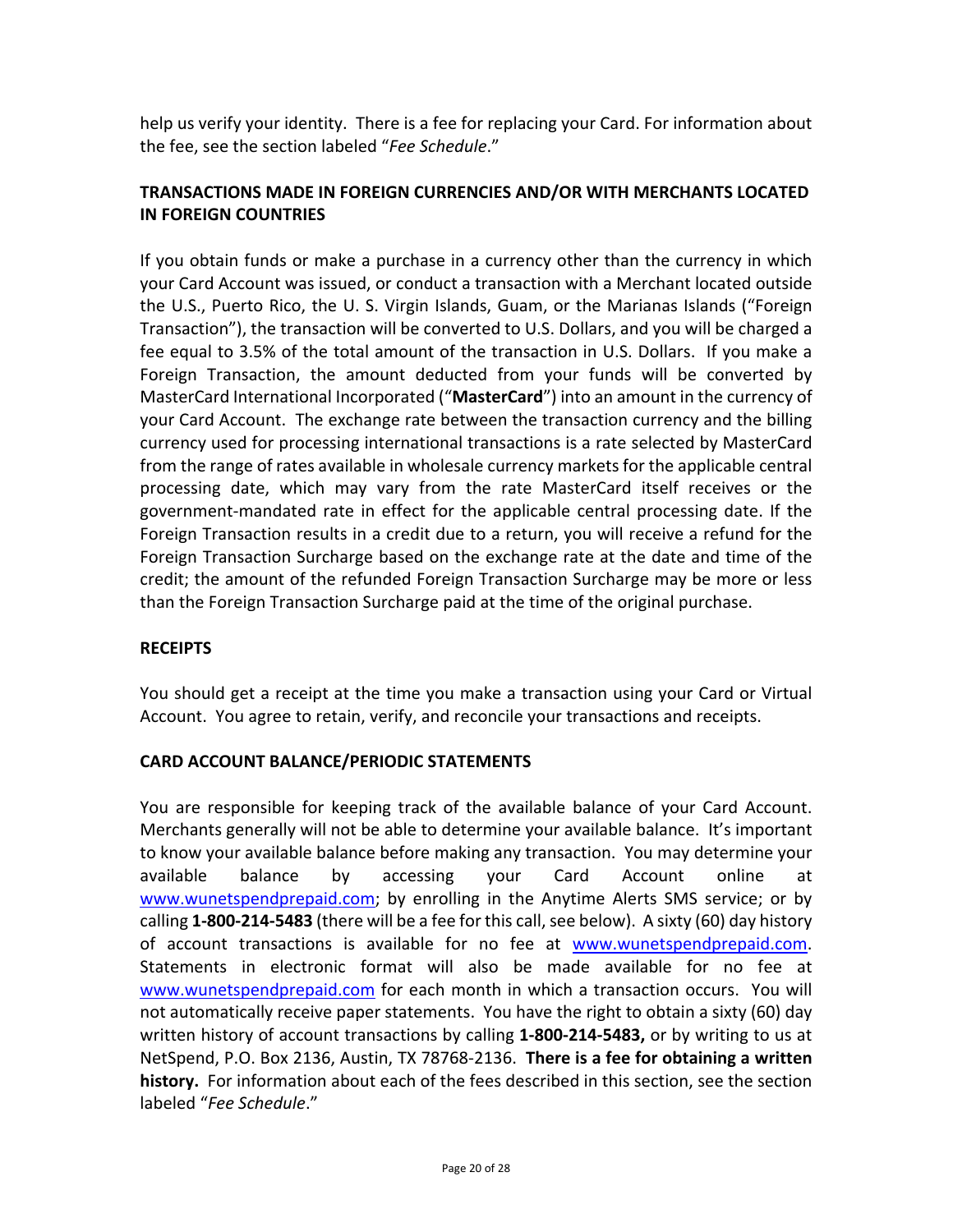## <span id="page-20-0"></span>**CONFIDENTIALITY**

We may disclose information to third parties about your Card Account or the transactions you make:

- (1) Where it is necessary for completing transactions;
- (2) In order to verify the existence and condition of your Card or Virtual Account for a third party, such as a Merchant;
- (3) In order to comply with government agency or court orders, or other legal reporting requirements;
- (4) If you give us your written permission; or
- (5) To our employees, auditors, affiliates, service providers, or attorneys, as needed.

# **OUR LIABILITY FOR FAILURE TO COMPLETE TRANSACTIONS**

If we do not properly complete a transaction to or from your Card Account on time or in the correct amount according to our Agreement with you, we will be liable for your losses or damages. However, there are some exceptions. We will not be liable, for instance:

- (1) If through no fault of ours, you do not have enough funds available in your Card Account to complete the transaction;
- (2) If a Merchant refuses to accept your Card or Virtual Account;
- (3) If an ATM where you are making a cash withdrawal does not have enough cash;
- (4) If an electronic terminal where you are making a transaction does not operate properly, and you knew about the problem when you initiated the transaction;
- (5) If access to your Card Account has been blocked after you reported your Card, Virtual Account or PIN lost or stolen;
- (6) If there is a hold or your funds are subject to legal process or other encumbrance restricting their use;
- (7) If we have reason to believe the requested transaction is unauthorized;
- (8) If circumstances beyond our control (such as fire, flood, or computer or communication failure) prevent the completion of the transaction, despite reasonable precautions that we have taken; or
- (9) Any other exception stated in our Agreement with you.

## **INFORMATION ABOUT YOUR RIGHT TO DISPUTE ERRORS**

In case of errors or questions about your Card Account, telephone us at **1‐800‐214‐5483**, write to us at NetSpend, P.O. Box 2136, Austin, TX 78768‐2136, or email us at customerservice@netspend.com as soon as you can, if you think an error has occurred in your Card Account. We must allow you to report an error until sixty (60) days after the earlier of the date you electronically access your Card Account, if the error could be viewed in your electronic history, or the date we sent the FIRST written history on which the error appeared. You may request a written history of your transactions at any time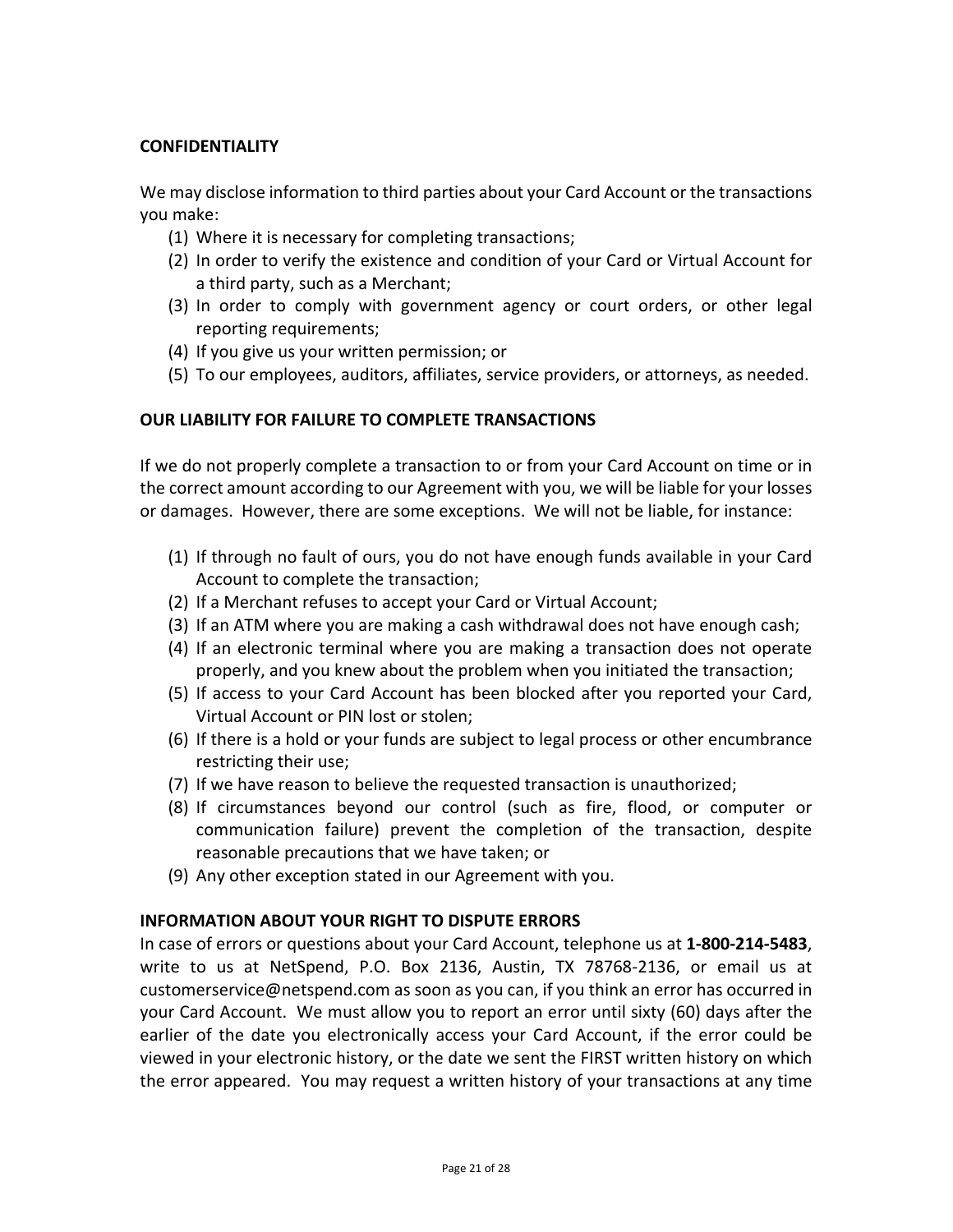<span id="page-21-0"></span>by calling us at **1‐800‐214‐5483** or writing to us at NetSpend, P.O. Box 2136, Austin, TX 78768‐2136.

You will need to tell us:

- 1. Your name and Card Number.
- 2. Why you believe there is an error, and the dollar amount involved.
- 3. Approximately when the error took place.

If you tell us orally, we may require that you send us your complaint or question in writing within ten (10) business days.

We will determine whether an error occurred within ten (10) business days after we hear from you and will correct any error promptly. If we need more time, however, we may take up to forty‐five (45) days to investigate your complaint or question. If we decide to do this, we will credit your Card Account within ten (10) business daysfor the amount you think is in error, so that you will have the money during the time it takes us to complete our investigation. If we ask you to put your complaint or question in writing and we do not receive it within ten (10) business days, we may not credit your Card Account.

For errors involving new Card Accounts, POS transactions, or foreign-initiated transactions, we may take up to ninety (90) days to investigate your complaint or question. For new Card Accounts, we may take up to twenty (20) business days to credit your Card Account for the amount you think is in error.

We will tell you the results within three (3) business days after completing the investigation. If we decide that there was no error, we will send you a written explanation. You may ask for copies of the documents that we used in our investigation. If you need more information about our error‐resolution procedures, call us at **1‐800‐214‐ 5483** or visit www.wunetspendprepaid.com.

In case of errors or questions about a Western Union Money Transfer, call toll‐free 1‐877‐ 256‐6918.

## **LOST OR STOLEN CARDS/UNAUTHORIZED TRANSFERS**

If you believe your Card, Virtual Account or PIN has been lost or stolen, call **1‐800‐214‐ 5483** or write to: NetSpend, P.O. Box 2136, Austin, TX 78768‐2136. You should also call the number or write to the address shown here if you believe an electronic fund transfer has been made using the information from your Card, Virtual Account or PIN without your permission.

#### **Your Liability for Unauthorized Transfers**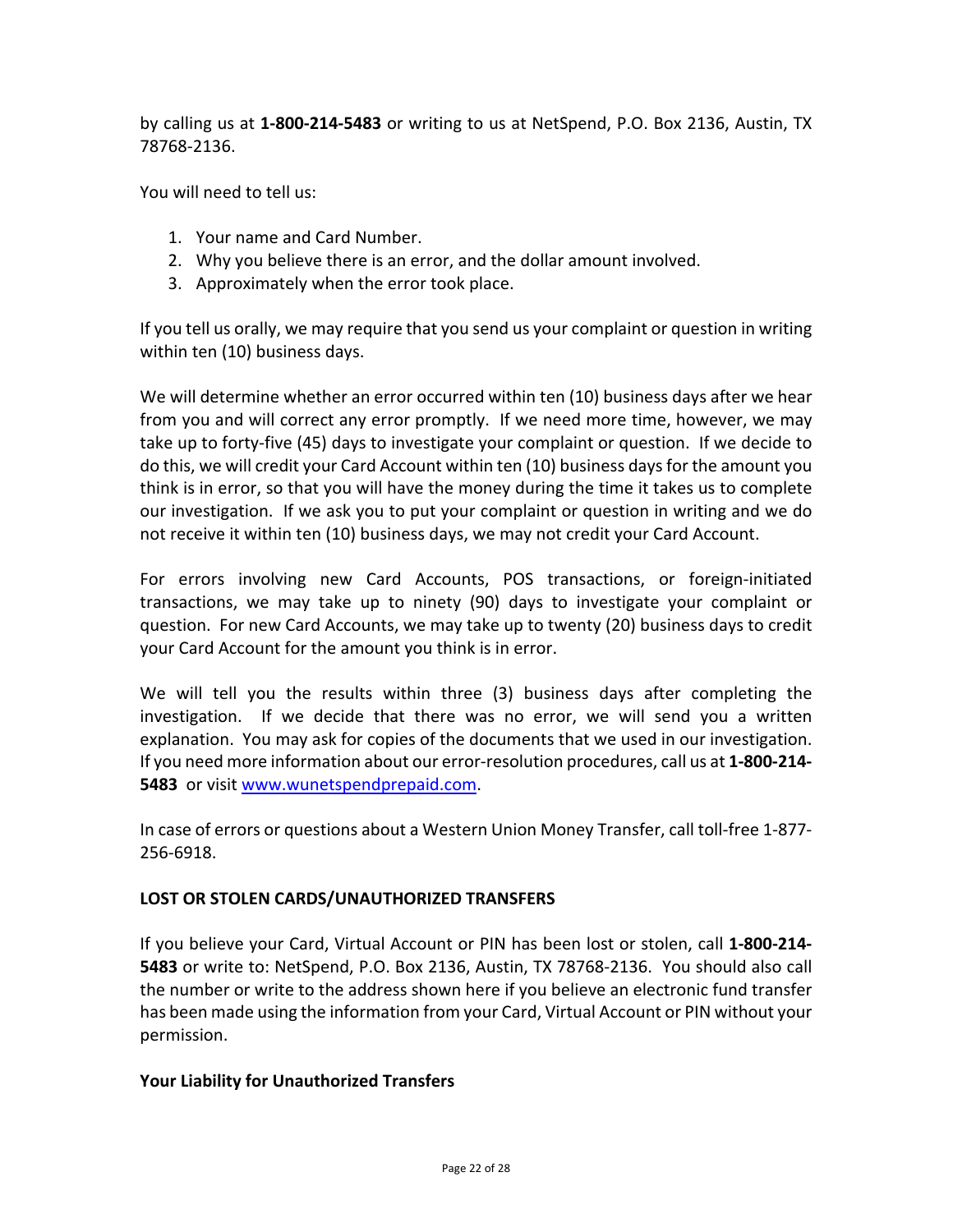<span id="page-22-0"></span>Contact us AT ONCE if you believe your Card, Virtual Account or PIN has been lost or stolen, or if you believe that an electronic funds transfer has been made without your permission. Telephoning us at **1‐800‐214‐5483** is the best way to minimize your possible losses. You could lose all the money in your Card Account.

Under MasterCard Rules, your liability for unauthorized MasterCard transactions on your Card Account is \$0.00 if you have registered your Card, used reasonable care in protecting your Card from loss or theft, and you have promptly reported to us when you knew that your Card was lost or stolen.

If you notify us within two (2) business days after you learn of the loss or theft of your Card, Virtual Account or PIN, you can lose no more than \$50.00 if someone used your Card, Virtual Account or PIN without your permission. If you do NOT notify us within two (2) business days after you learn of the loss or theft of your Card, Virtual Account or PIN and we can prove that we could have stopped someone from using your Card, Virtual Account or PIN without your permission if you had promptly notified us, you could lose as much as \$500.00.If your Card or PIN has been lost or stolen, we will deactivate your Card and issue you a new Card to keep losses down.

Also, if you become aware of and/or your electronic history shows transactions that you did not make, including those made by your Card or other means, notify us at once following the procedures stated in the section labeled "*Information About Your Right to Dispute Errors*" appearing above. If you do not tell us within sixty (60) days of the earlier of the date you electronically access your account, if the unauthorized transaction could be viewed in your electronic history, or the date we sent the FIRST written history on which the unauthorized transfer appeared, you may not get back any money you lost after the sixty (60) days if we can prove that we could have stopped someone from taking the money if you had notified us in time. If a good reason (such as a long trip or a hospital stay) kept you from telling us, we will extend the time periods for a reasonable period.

## **MISCELLANEOUS**

Your Card Account and your obligations under this Agreement may not be assigned. We may transfer our rights under this Agreement. Use of your Card or Virtual Account is subject to all applicable rules and customs of any clearinghouse or other network or association involved in transactions. We do not waive our rights by delaying or failing to exercise them at anytime. If any provision of this Agreement shall be determined to be invalid or unenforceable under any rule, law, or regulation of any governmental agency, local, state, or federal, the validity or enforceability of any other provision of this Agreement shall not be affected. This Agreement will be governed by the laws of the State of South Dakota except to the extent governed by federal law.

## **AMENDMENT AND CANCELLATION**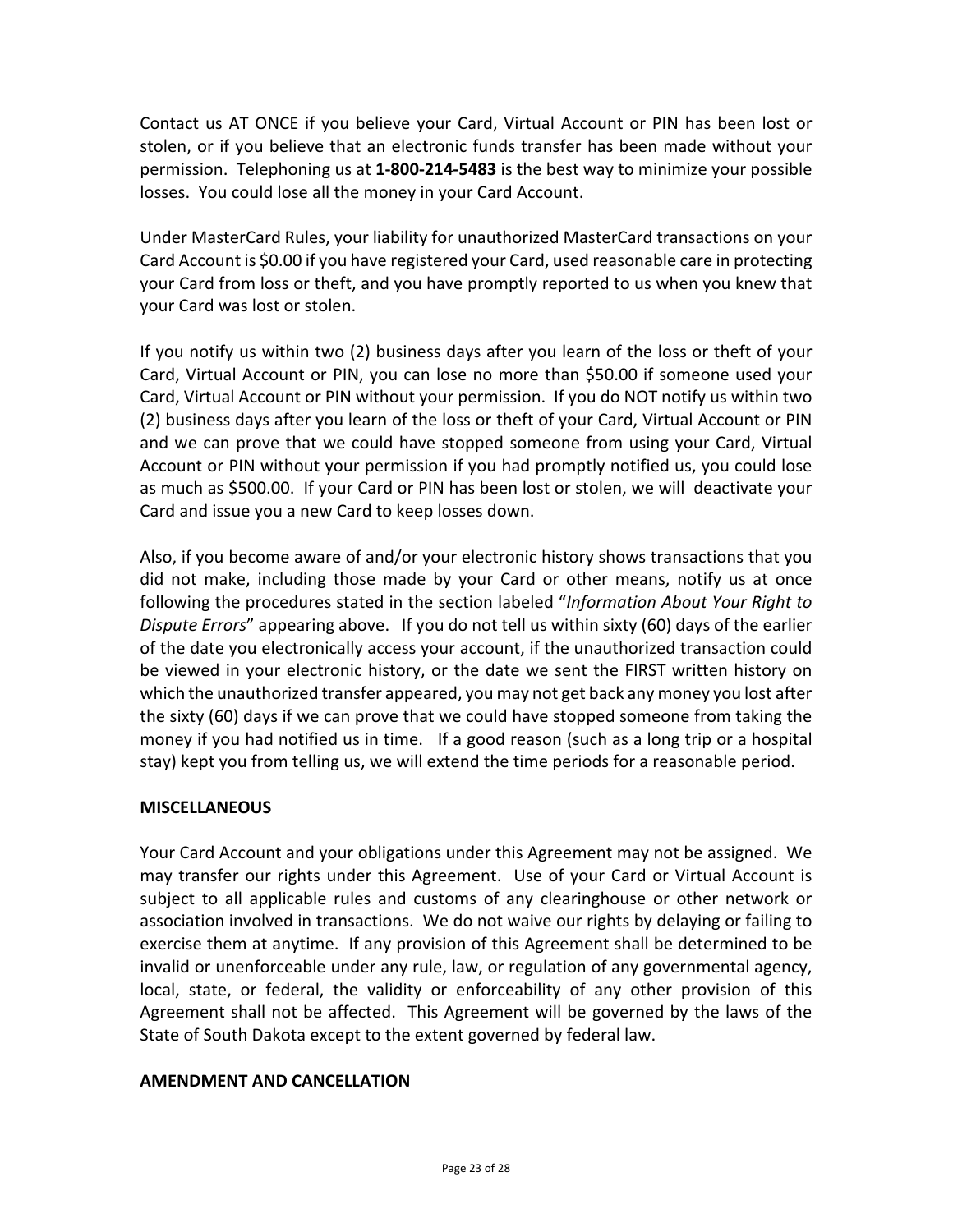<span id="page-23-0"></span>We may (a) amend or change the terms and conditions of this Agreement or (b) cancel or suspend your Card Account or this Agreement at any time without prior notice to you except as required by applicable law. You may cancel this Agreement by returning the Card (if applicable) to us. Your termination of this Agreement will not affect any of our rights or your obligations arising under this Agreement prior to termination.

In the event your Card Account is cancelled, closed, or terminated for any reason, so long as you used your Card Account in accordance with the terms of this Agreement, you may request the unused balance to be returned to you via a check to the mailing address we have in our records. Unless you are eligible for receipt of "Excess Funds," as described in the section labeled, "Activation/Registration," there is a fee for this service. For information about the fee, see the section labeled "*Fee Schedule*." **The Issuer reserves the right to refuse to return any unused balance amount less than \$1.00.**

We will comply with unclaimed property laws and appropriately engage in escheatment activities as required by state law.

## **DELIVERY OF ELECTRONIC COMMUNICATIONS**

**If you have not consented to receiving electronic communications from us but would like to do so, please visit us online at www.wunetspendprepaid.com.**

**IF YOU WISH TO PARTICIPATE IN THE OPTIONAL OVERDRAFT PROTECTION SERVICE YOU MUST CONSENT TO RECEIVE COMMUNICATIONS FROM US IN ELECTRONIC FORM THROUGHOUT THE ENTIRE DURATION OF YOUR PARTICIPATION IN THE OVERDRAFT PROTECTION SERVICE. IF YOU WITHDRAW YOUR CONSENT TO RECEIVE COMMUNICATIONS IN ELECTRONIC FORM, YOUR PARTICIPATION IN THE OVERDRAFT PROTECTION SERVICE WILL BE IMMEDIATELY DEACTIVATED, BUT YOU WILL REMAIN LIABLE TO US FOR ANY NEGATIVE BALANCE, INCLUDING FEES, INCURRED.**

## **CUSTOMER SERVICE**

For customer service or additional information regarding your Card Account, please contact us at:

NetSpend P.O. Box 2136 Austin, Texas 78768‐2136 **1‐800‐214‐5483** Customer Service agents are available to answer your calls: Monday through Friday, 8 a.m. to 10 p.m. CT Saturday and Sunday, 8 a.m. to 8 p.m. CT . You may leave a message for Customer Service outside these hours.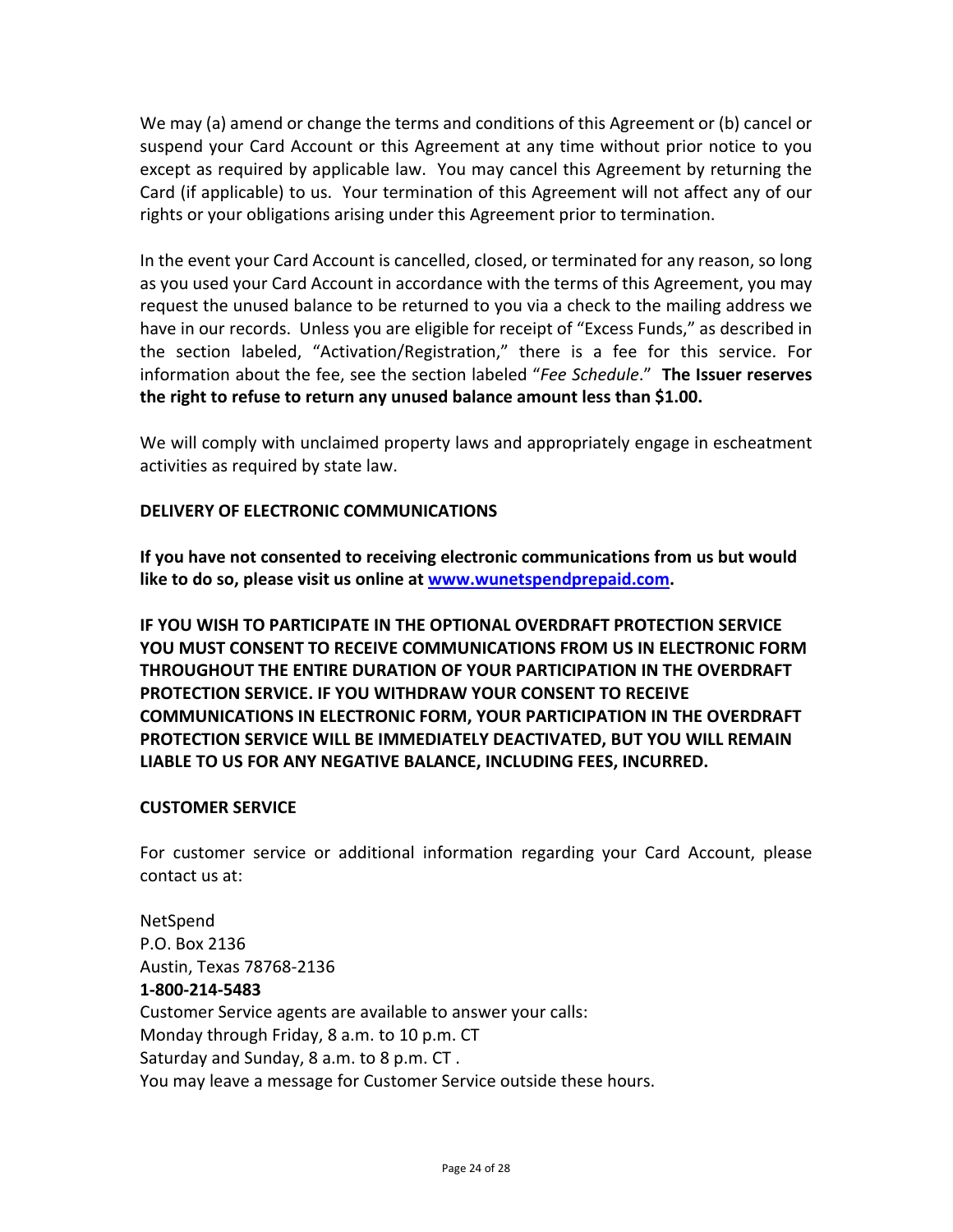<span id="page-24-0"></span>Card Account balance inquiries made by telephone are subject to a fee. For information about the fee, see the section labeled "*Fee Schedule*."

# **TELEPHONE MONITORING/RECORDING**

From time to time we may monitor and/or record telephone calls between you and us to assure the quality of our customer service or as required by applicable law.

#### **NO WARRANTY REGARDING GOODS AND SERVICES**

We are not responsible for the quality, safety, legality, or any other aspect of any goods or services you purchase with your Card or Virtual Account.

#### **ARBITRATION**

**Purpose:** This Arbitration Provision sets forth the circumstances and procedures under which claims (as defined below) may be arbitrated instead of litigated in court.

**Definitions:** As used in this Arbitration Provision the term "Claim" means any claim, dispute or controversy between you and us arising from or relating to the Card Account or this Agreement as well as any related or prior agreement that you may have had with us or the relationships resulting from this Agreement, including the validity, enforceability or scope of this Arbitration Provision or the Agreements. "Claim" includes claims of every kind and nature, including but not limited to initial claims, counterclaims, cross‐claims and third‐party claims and claims based upon contract, tort, fraud and other intentional torts, statutes, regulations, common law and equity. The term "Claim" is to be given the broadest possible meaning that will be enforced and includes, by way of example and without limitation, any claim, dispute or controversy that arises from or relates to (i) your Card Account; (ii) the amount of available fundsin your Card Account; (iii) advertisements, promotions or oral or written statements related to your Card Account, or goods or services purchased with your Card or Virtual Account; (iv) the benefits and services related to your Card Account; and (v) your enrollment for any Card or Virtual Account. We shall not elect to use arbitration under the Arbitration Provision for any Claim that you properly file and pursue in a small claims court of your state or municipality so long as the Claim is individual and pending only in the court.

As used in the Arbitration Provision, the terms "we" and "us" shall for all purposes mean the Issuer, wholly or majority owned subsidiaries, affiliates, licensees, predecessors, successors, and assigns; and all of their agents, employees, directors and representatives. In addition, "we" or "us" shall include any third party using or providing any product, service or benefit in connection with any Card Accounts (including, but not limited to merchants who accept the Card or Virtual Account, third parties who use or provide services, debt collectors and all of their agents, employees, directors and representatives) if, and only if, such third party is named as a co‐party with us (or files a Claim with or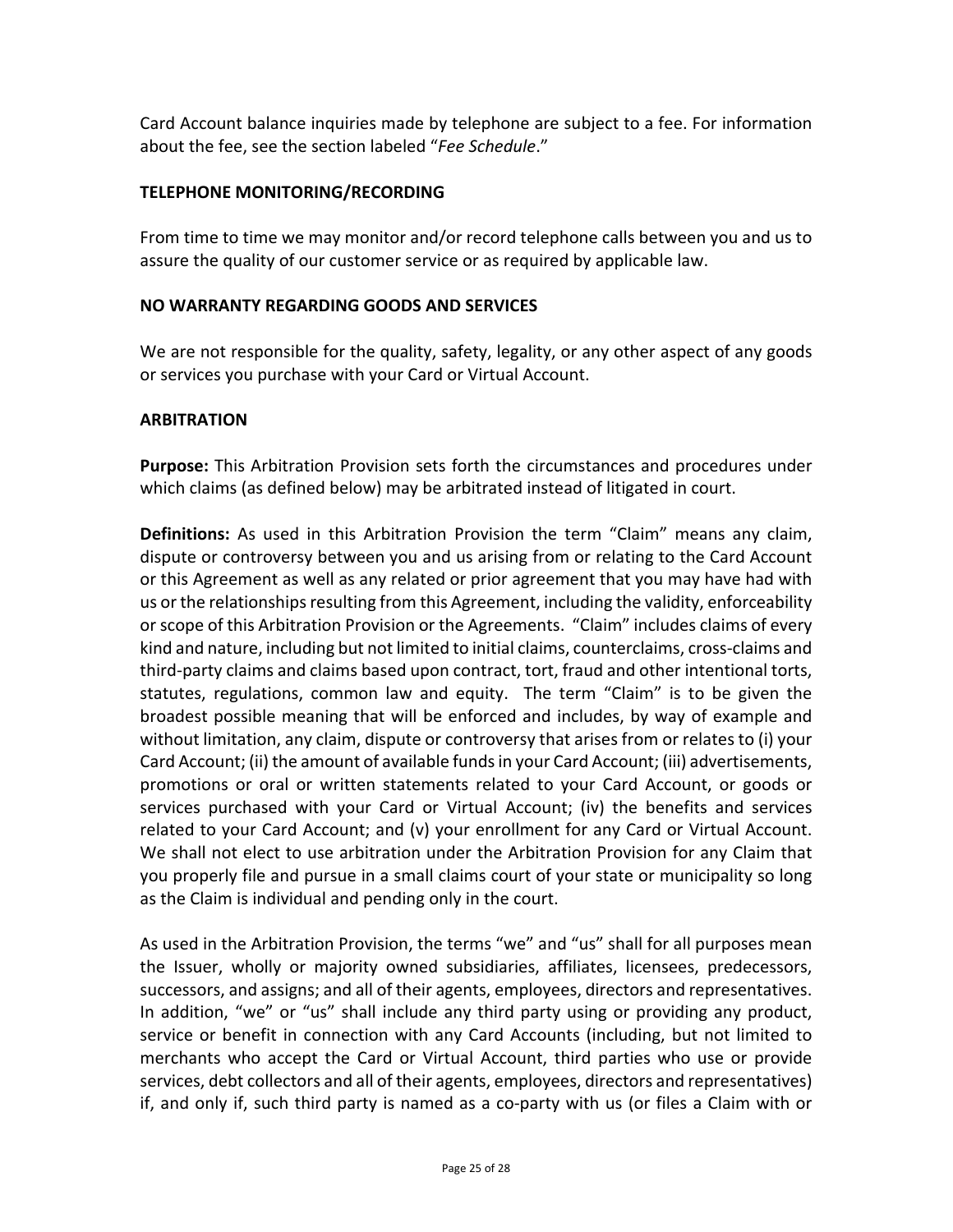against us) in connection with a Claim asserted by you. As solely used in this Arbitration Provision, the terms "you" or "yours" shall mean all persons or entities approved by us to have and/or use a Card, including but not limited to all persons or entities contractually obligated under any of the Agreements and all additional Cardholders.

**Initiation of Arbitration Proceeding/Selection of Administrator:** Any Claim shall be resolved, upon the election by you or us, by arbitration pursuant to this Arbitration Provision and the code of procedures of the national arbitration organization to which the Claim is referred in effect at the time the Claim is filed. Claims shall be referred to either the Judicial Arbitration and Mediation Services ("**JAMS**") or the American Arbitration Association ("**AAA**"), as selected by the party electing to use arbitration. If a selection by us of one of these organizations is unacceptable to you, you shall have the right within 30 days after you receive notice of our election to select the other organization listed to serve as arbitrator administrator. For a copy of the procedures, to file a Claim or for other information about these organizations, contact them as follows: (i) JAMS at 1920 Main Street, Suite 300, Los Angeles, CA 92614; website at www.jamsadr.com; or (ii) AAA at 1101 Laurel Oak Road, Suite 100, Voorhees, NJ 08043; website at www.adr.org.

**Significance of Arbitration: IF ARBITRATION IS CHOSEN BY ANY PARTY WITH RESPECT TO A CLAIM, NEITHER YOU NOR WE WILL HAVE THE RIGHT TO LITIGATE THAT CLAIM IN COURT OR HAVE A JURY TRIAL ON THAT CLAIM, OR TO ENGAGE IN DISCOVERY EXCEPT AS PROVIDED FOR IN THE CODE OF PROCEDURES OF JAMS OR AAA, AS APPLICABLE (THE "CODE"). FURTHER, YOU WILL NOT HAVE THE RIGHT TO PARTICIPATE IN A REPRESENTATIVE CAPACITY OR AS A MEMBER OF ANY CLASS OF CLAIMANTS PERTAINING TO ANY CLAIM SUBJECT TO ARBITRATION. EXCEPT AS SET FORTH BELOW, THE ARBITRATOR'S DECISION WILL BE FINAL AND BINDING. NOTE THAT OTHER RIGHTS THAT YOU WOULD HAVE IF YOU WENT TO COURT ALSO MAY NOT BE AVAILABLE IN ARBITRATION.**

**Restrictions on Arbitration:** If either party elects to resolve a Claim by arbitration, that Claim shall be arbitrated on an individual basis. There shall be no right or authority for any Claims to be arbitrated on a class action basis or on bases involving Claims brought in a purported representative capacity on behalf of the general public, other Cardholders or other persons similarly situated. The arbitrator's authority to resolve Claims is limited to Claims between you and us alone, and the arbitrator's authority to make awardsislimited to you and us alone. Furthermore, Claims brought by you against us or by us against you may not be joined or consolidated in arbitration with Claims brought by or against someone other than you, unless otherwise agreed to in writing by all parties.

**Location of Arbitration/Payment of Fees:** Any arbitration hearing that you attend shall take place in the federal judicial district of your residence. At your written request, we will consider in good faith making a temporary advance of all or part of the filing, administrative and/or hearing fees for any Claim you initiate as to which you or we seek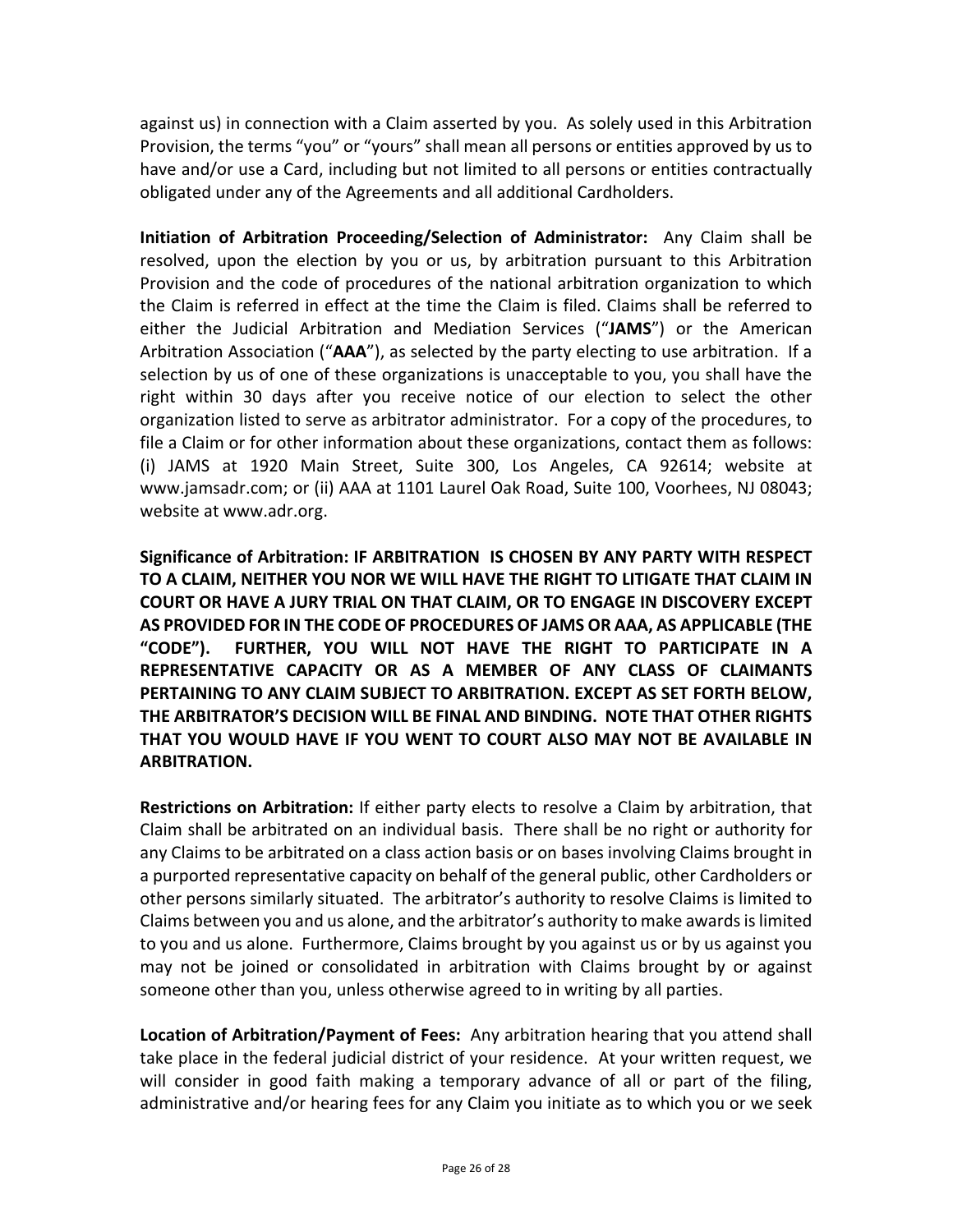arbitration. At the conclusion of the arbitration (or any appeal thereof), the arbitrator (or panel) will decide who will ultimately be responsible for paying the filing, administrative and/or hearing fees in connection with the arbitration (or appeal). If and to the extent you incur filing, administrative and/or hearing feesin arbitration, including for any appeal, exceeding the amount they would have been if the Claim had been brought in the state or federal court which is closest to the mailing address we have in our records and would have had jurisdiction over the Claim, we will reimburse you to that extent unless the arbitrator (or panel) determines that the fees were incurred without any substantial justification.

**Arbitration Procedures:** This Arbitration Provision is made pursuant to a transaction involving interstate commerce, and shall be governed by the Federal Arbitration Act, 9 U.S.C. Sections 1‐16, asit may be amended (the "**FAA**"). The arbitration shall be governed by the applicable Code, except that (to the extent enforceable under the FAA) this Arbitration Provision shall control if it is inconsistent with the applicable Code. The arbitrator shall apply applicable substantive law consistent with the FAA and applicable statutes of limitations and shall honor claims of privilege recognized at law and, at the timely request of either party, shall provide a brief written explanation of the basis for the decision. In conducting the arbitration proceeding, the arbitrator shall not apply the Federal or any state rules of civil procedure or rules of evidence. Either party may submit a request to the arbitrator to expand the scope of discovery allowable under the applicable Code. The party submitting such a request must provide a copy to the other party, who may submit objections to the arbitrator with a copy of the objections provided to the requesting party, within fifteen (15) days of receiving the requesting party's notice. The granting or denial of such request will be in the sole discretion of the arbitrator who shall notify the parties of his/her decision within twenty (20) days of the objecting party's submission. The arbitrator shall take reasonable steps to preserve the privacy of individuals, and of business matters. Judgment upon the award rendered by the arbitrator may be entered in any court having jurisdiction. The arbitrator's decision will be final and binding, except for any right of appeal provided by the FAA. However, any party can appeal that award to a three‐arbitrator panel administered by the same arbitration organization, which shall consider anew any aspect of the initial award objected to by the appealing party. The appealing party shall have thirty (30) days from the date of entry of the written arbitration award to notify the arbitration organization that it is exercising the right of appeal. The appeal shall be filed with the arbitration organization in the form of a dated writing. The arbitration organization will then notify the other party that the award has been appealed. The arbitration organization will appoint a three‐arbitrator panel which will conduct arbitration pursuant to its Code and issue its decision within one hundred twenty (120) days of the date of the appellant's written notice. The decision of the panel shall be by majority vote and shall be final and binding.

**Continuation**: This Arbitration Provision shallsurvive termination of your Card Account as well as voluntary payment of any debt in full by you, any legal proceeding by us to collect